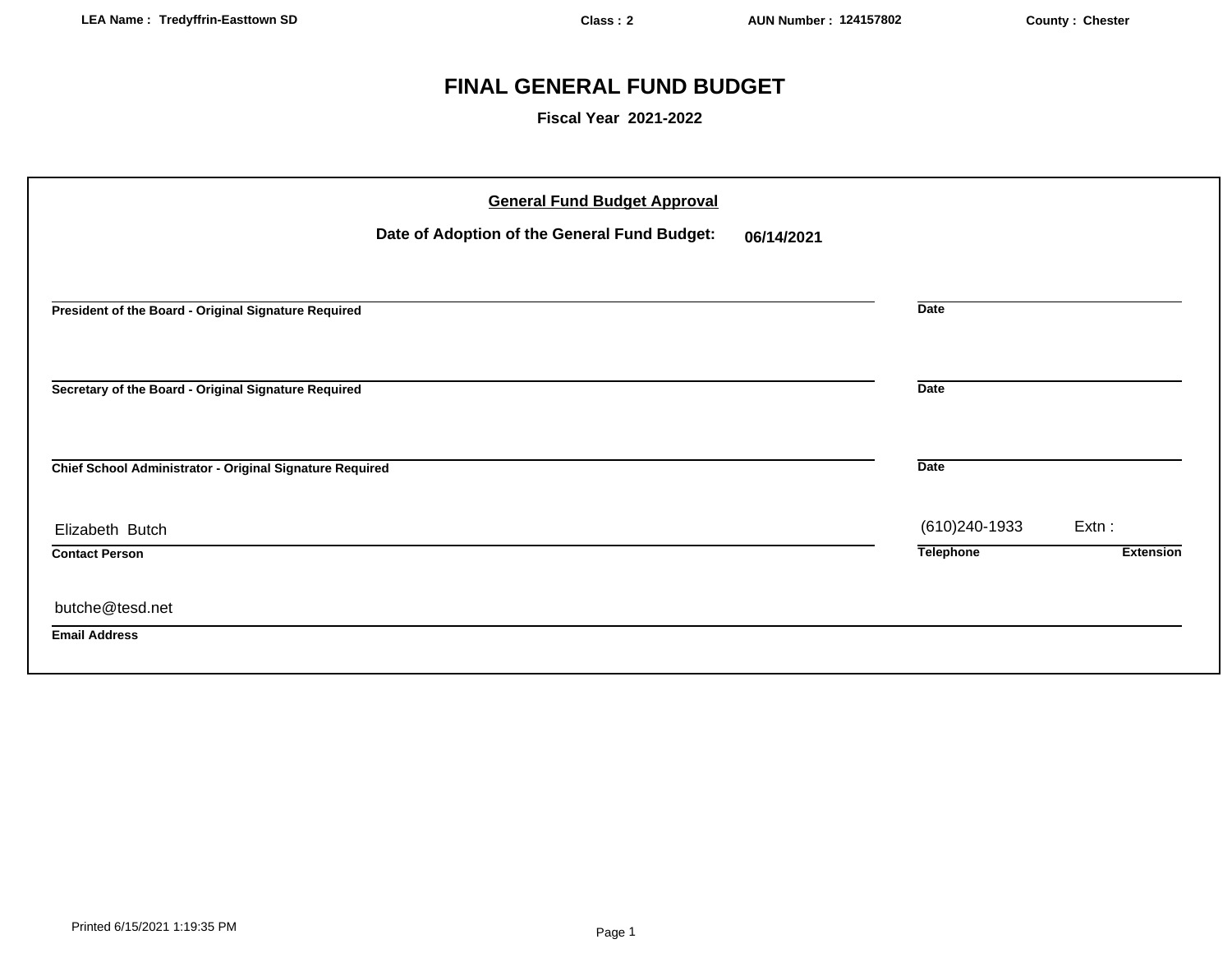# **CERTIFICATION OF ESTIMATED ENDING FUND BALANCE FROM 2021-2022 GENERAL FUND BUDGET**

24 PS 6-688

(10/2010)

| <b>SCHOOL DISTRICT:</b> | COUNTY: | AUN:      |
|-------------------------|---------|-----------|
| Tredyffrin-Easttown SD  | Chester | 124157802 |

No school district shall approve an increase in real property taxes unless it has adopted a budget that includes an estimated, ending unreserved undesignated fund balance (unassigned) less than the specified percentage of its total budgeted expenditures:

| <b>Total Budgeted Expenditures</b>    | <b>Fund Balance % Limit</b><br>(less than) |
|---------------------------------------|--------------------------------------------|
| Less Than or Equal to \$11,999,999    | 12.0%                                      |
| Between \$12,000,000 and \$12,999,999 | 11.5%                                      |
| Between \$13,000,000 and \$13,999,999 | 11.0%                                      |
| Between \$14,000,000 and \$14,999,999 | 10.5%                                      |
| Between \$15,000,000 and \$15,999,999 | 10.0%                                      |
| Between \$16,000,000 and \$16,999,999 | 9.5%                                       |
| Between \$17,000,000 and \$17,999,999 | $9.0\%$                                    |
| Between \$18,000,000 and \$18,999,999 | 8.5%                                       |
| Greater Than or Equal to \$19,000,000 | 8.0%                                       |

Did you raise property taxes in SY 2021-2022 (compared to 2020-2021 )? Yes

No x

If yes, see information below, taken from the 2021-2022 General Fund Budget.

| <b>Total Budgeted Expenditures</b>                                                   |     | \$163233551              |
|--------------------------------------------------------------------------------------|-----|--------------------------|
| Ending Unassigned Fund Balance                                                       |     | \$0                      |
| Ending Unassigned Fund Balance as a percentage<br>(%) of Total Budgeted Expenditures |     | $0.00\%$                 |
| The Estimated Ending Unassigned Fund Balance is within the allowable limits.         | Yes | $\underline{\mathsf{x}}$ |
|                                                                                      | No  |                          |
|                                                                                      |     |                          |

#### **I hereby certify that the above information is accurate and complete.**

| SIGNATURE OF SUPERINTENDENT | <b>DATE</b> |
|-----------------------------|-------------|
|                             |             |
|                             |             |

DUE DATE: AUGUST 15, 2021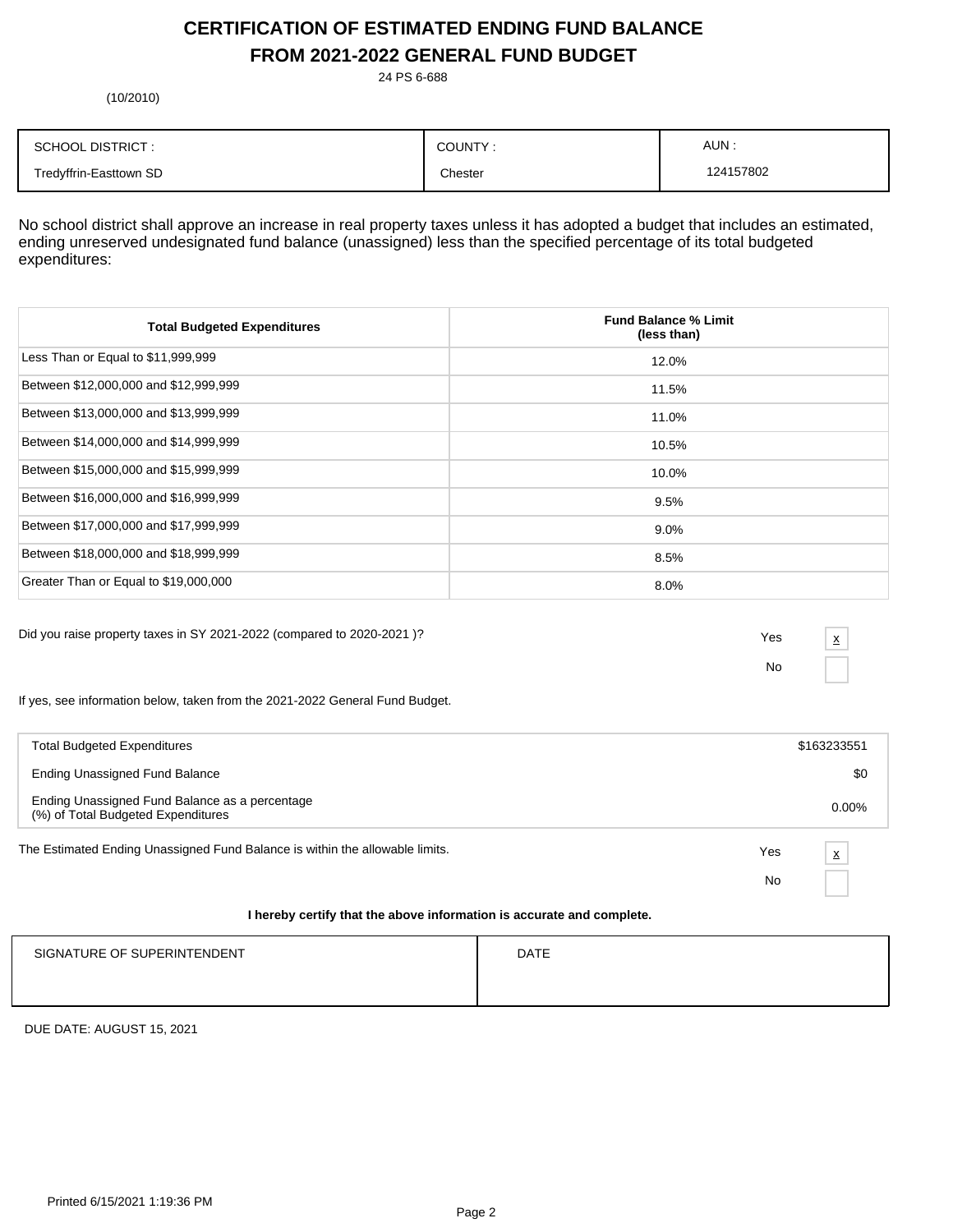# **CERTIFICATION OF USE OF PDE-2028 FOR PUBLIC INSPECTION OF 2021-2022 PROPOSED BUDGET**

24 PS 6-687(a)(1)

(03/2006)

| <b>School District Name:</b>  | County :       | <b>AUN Number</b> |
|-------------------------------|----------------|-------------------|
| <b>Tredyffrin-Easttown SD</b> | <b>Chester</b> | 124157802         |

Section 687(a)(1) of the School Code requires the president of the board of school directors of each school district to certify to the Department of Education that the proposed budget was prepared, presented and will be made available for public inspection using the uniform form prepared and furnished by the Department of Education.

**I hereby certify that the above information is accurate and complete.**

| <b>SIGNATURE OF SCHOOL BOARD</b><br><b>PRESIDENT</b> | <b>DATE</b> |
|------------------------------------------------------|-------------|
|                                                      |             |

**DUE DATE: IMMEDIATELY FOLLOWING ADOPTION OF PROPOSED FINAL GENERAL FUND BUDGET**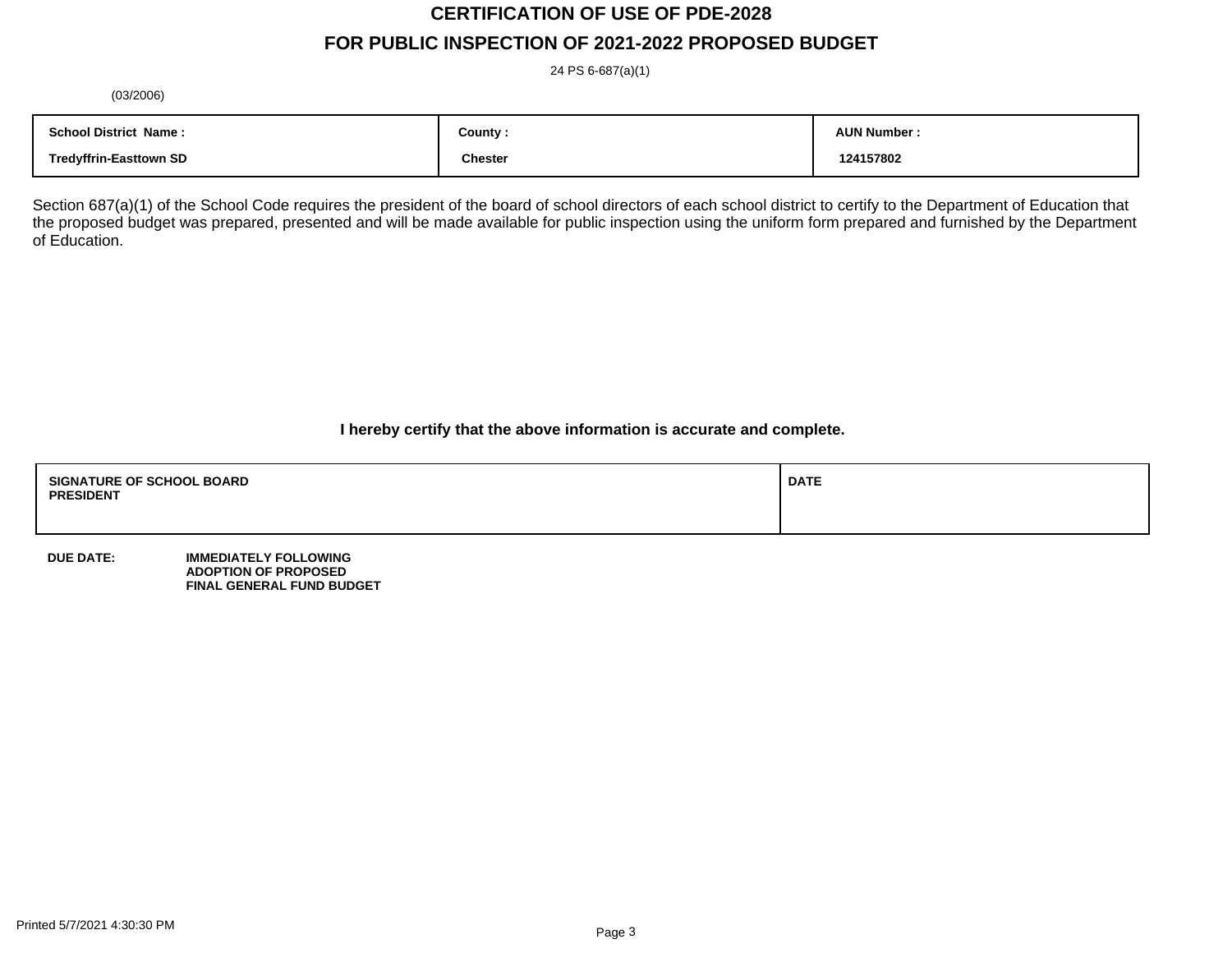### **2021-2022 Final General Fund Budget Validations**

### **LEA : 124157802 Tredyffrin-Easttown SD**

Printed 6/15/2021 1:19:37 PM

| <b>Val Number</b> | <b>Description</b>                                                                                                                           | Justification                                                                                                                                            |
|-------------------|----------------------------------------------------------------------------------------------------------------------------------------------|----------------------------------------------------------------------------------------------------------------------------------------------------------|
| 8060              | Ending Fund Balance Entry and Budgetary Reserve: If 5900 Budgetary Reserve<br>is not equal to 0, a justification must be entered below.      | Budgetary reserve                                                                                                                                        |
| 8150              | Ending Fund Balance Entry and Budgetary Reserve: If 0830 Committed Fund<br>Balance is not equal to 0, a justification must be entered below. | Subsequent year's budget, capital projects,<br>vested employee services, future retirement<br>plan rate stabilization, medial plan rate<br>stabilization |
| 8160              | Ending Fund Balance Entry and Budgetary Reserve: If 0840 Assigned Fund<br>Balance is not equal to 0, a justification must be entered below.  | Future athletic program expenditures                                                                                                                     |

**Page - 1 of 1**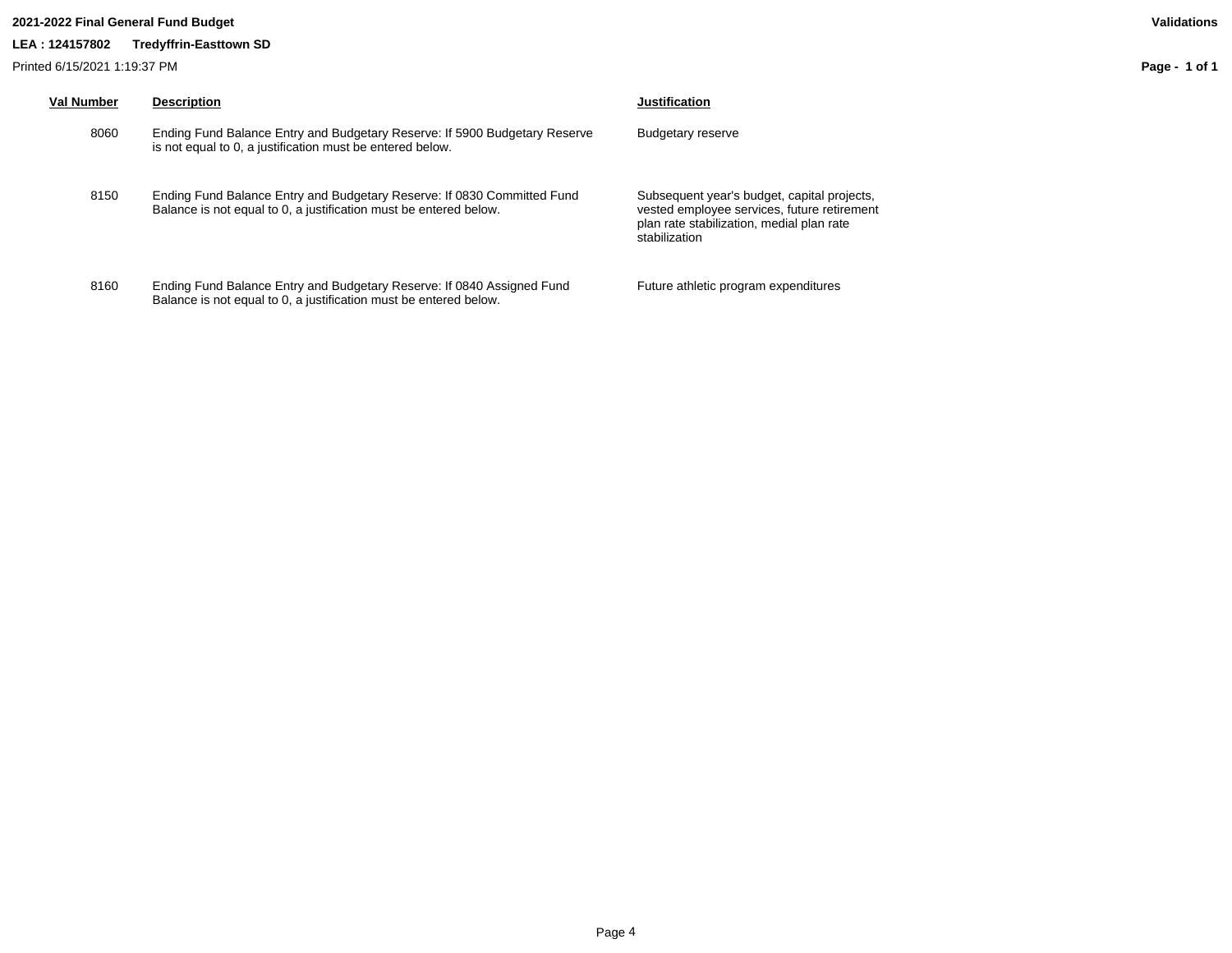| 2021-2022 Final General Fund Budget                                                                                                                   | <b>Estimated Revenues and Other Financing Sources: Budget Summary</b> |
|-------------------------------------------------------------------------------------------------------------------------------------------------------|-----------------------------------------------------------------------|
| LEA: 124157802<br><b>Tredyffrin-Easttown SD</b>                                                                                                       |                                                                       |
| Printed 6/15/2021 1:19:39 PM                                                                                                                          | Page - 1 of 1                                                         |
| <b>ITEM</b>                                                                                                                                           | <b>AMOUNTS</b>                                                        |
| Estimated Beginning Unreserved Fund Balance Available for Appropriation and Reserves Scheduled For Liquidation<br><b>During The Fiscal Year</b>       |                                                                       |
| 0810 Nonspendable Fund Balance                                                                                                                        |                                                                       |
| 0820 Restricted Fund Balance                                                                                                                          |                                                                       |
| 0830 Committed Fund Balance                                                                                                                           | 35,538,986                                                            |
| 0840 Assigned Fund Balance                                                                                                                            | 177,039                                                               |
| 0850 Unassigned Fund Balance                                                                                                                          |                                                                       |
| Total Estimated Beginning Unreserved Fund Balance Available for Appropriation and Reserves Scheduled For Liquidation<br><b>During The Fiscal Year</b> | \$35,716,025                                                          |
| <b>Estimated Revenues And Other Financing Sources</b>                                                                                                 |                                                                       |
| 6000 Revenue from Local Sources                                                                                                                       | 128,871,009                                                           |
| 7000 Revenue from State Sources                                                                                                                       | 22,157,927                                                            |
| 8000 Revenue from Federal Sources                                                                                                                     | 1,333,935                                                             |
| 9000 Other Financing Sources                                                                                                                          |                                                                       |
| <b>Total Estimated Revenues And Other Financing Sources</b>                                                                                           | \$152,362,871                                                         |
| Total Estimated Fund Balance, Revenues, and Other Financing Sources Available for Appropriation                                                       | \$188,078,896                                                         |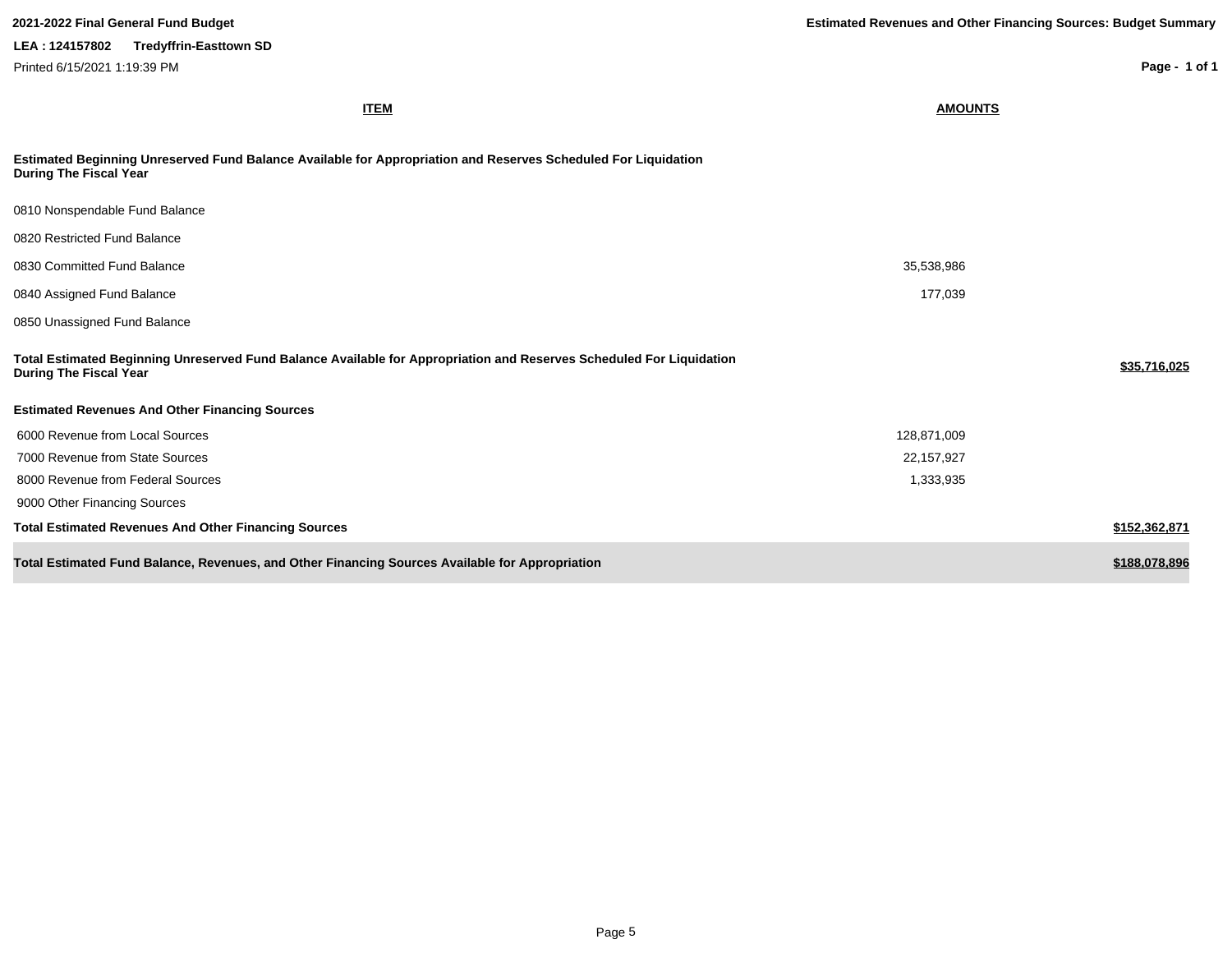**REVENUE FROM LOCAL SOURCES**

Printed 6/15/2021 1:19:40 PM

**Page - 1 of 1**

|--|

| 6111 Current Real Estate Taxes   | 121.761.862 |
|----------------------------------|-------------|
| 6112 Interim Real Estate Taxes   | 721.639     |
| 6113 Public Utility Realty Taxes | 109.517     |

| <b>REVENUE FROM LOCAL SOURCES</b>                            | \$128,871,009 |
|--------------------------------------------------------------|---------------|
| 6990 Refunds and Other Miscellaneous Revenue                 | 154.844       |
| 6910 Rentals                                                 | 584,071       |
| 6800 Revenues from Intermediary Sources / Pass-Through Funds | 839,286       |
| 6700 Revenues from LEA Activities                            | 265,137       |
| 6500 Earnings on Investments                                 | 46.826        |
| 6400 Delinguencies on Taxes Levied / Assessed by the LEA     | 1,055,315     |
| 6150 Current Act 511 Taxes - Proportional Assessments        | 3,332,512     |
| 6113 Public Utility Realty Taxes                             | 109,517       |

### **REVENUE FROM STATE SOURCES**

| 3,759,896    |
|--------------|
| 2,328,962    |
| 526.876      |
| 152.995      |
| 2,099,920    |
| 199.614      |
| 2,457,638    |
| 10.632.026   |
| \$22,157,927 |
|              |

#### **REVENUE FROM FEDERAL SOURCES** 8514 NCLB, Title I - Improving the Academic Achievement of the Disadvantaged 236,998 8515 NCLB, Title II - Preparing, Training and Recruiting High Quality Teachers and Principals 92,101 8517 NCLB, Title IV - 21St Century Schools 14,836 8741 Elementary and Secondary School Emergency Relief Fund (ESSER) 650,000 8810 School-Based Access Medicaid Reimbursement Program (SBAP) Reimbursements (Access) 300,000 8820 Medical Assistance Reimbursement for Administrative Claiming (Quarterly) Program 40,000 **REVENUE FROM FEDERAL SOURCES \$1,333,935 TOTAL ESTIMATED REVENUES AND OTHER SOURCES 152,362,871**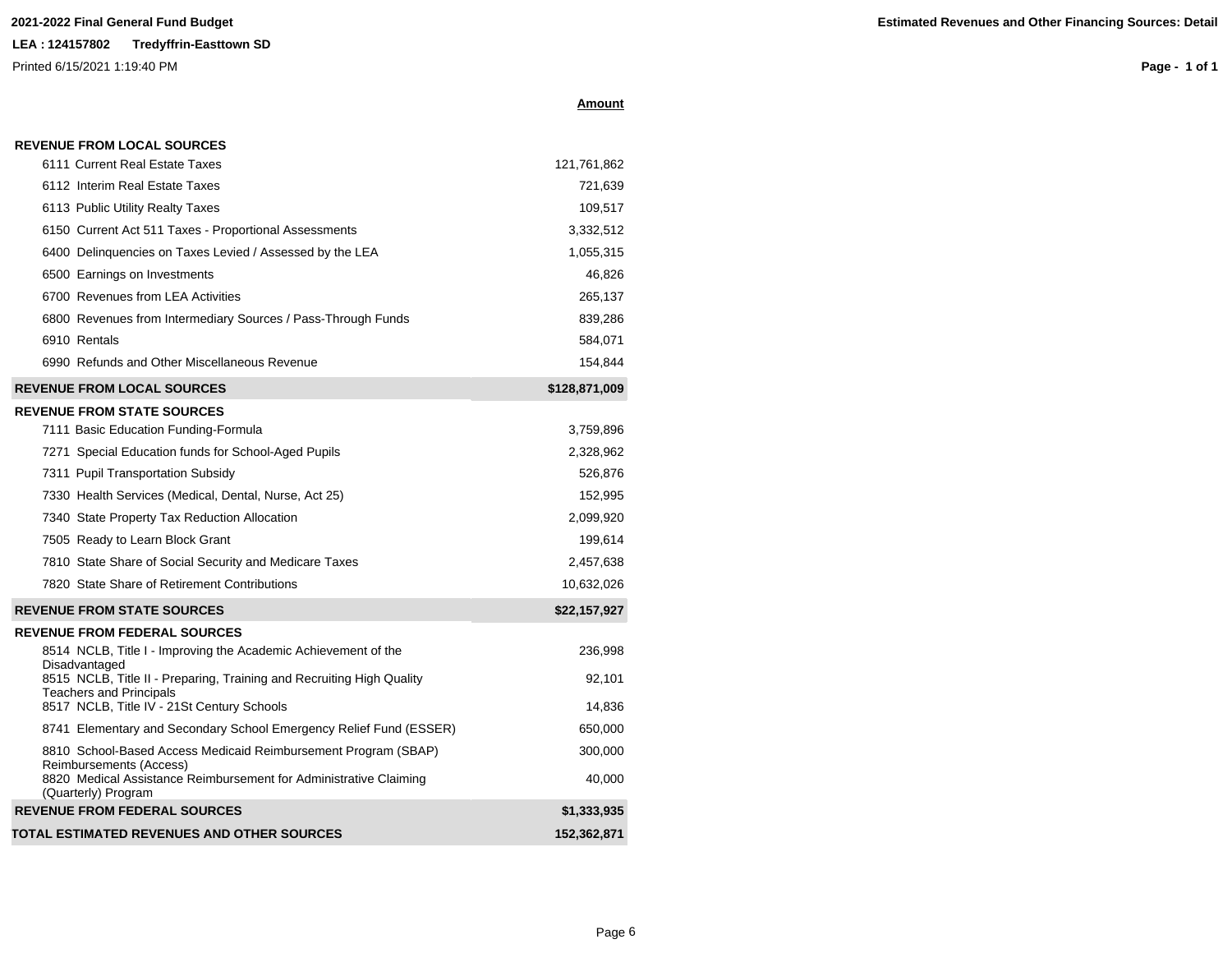**AUN: 124157802 Tredyffrin-Easttown SD** Printed 6/15/2021 1:19:43 PM

**Page - 1 of 3**

|    | Act 1 Index (current): 3.0%                           |                    |                 |
|----|-------------------------------------------------------|--------------------|-----------------|
|    | <b>Calculation Method:</b>                            | Rate               |                 |
|    | Approx. Tax Revenue from RE Taxes:                    | \$121,761,862      |                 |
|    | <b>Amount of Tax Relief for Homestead Exclusions</b>  | <u>\$2,099,920</u> |                 |
|    | <b>Total Approx. Tax Revenue:</b>                     | \$123,861,782      |                 |
|    | Approx. Tax Levy for Tax Rate Calculation:            | \$127,485,423      |                 |
|    |                                                       | <b>Chester</b>     | Total           |
|    | 2020-21 Data                                          |                    |                 |
|    | a. Assessed Value                                     | \$5,035,833,379    | \$5,035,833,379 |
|    | b. Real Estate Mills                                  | 24.5003            |                 |
| L. | 2021-22 Data                                          |                    |                 |
|    | c. 2019 STEB Market Value                             | \$9,058,087,616    | \$9,058,087,616 |
|    | d. Assessed Value                                     | \$5,076,511,705    | \$5,076,511,705 |
|    | e. Assessed Value of New Constr/ Renov                | \$0                | \$0             |
|    | 2020-21 Calculations                                  |                    |                 |
|    | f. 2020-21 Tax Levy                                   | \$123,379,429      | \$123,379,429   |
|    | $(a * b)$                                             |                    |                 |
|    | 2021-22 Calculations                                  |                    |                 |
| Ш. | g. Percent of Total Market Value                      | 100.00000%         | 100.00000%      |
|    | h. Rebalanced 2020-21 Tax Levy                        | \$123,379,429      | \$123,379,429   |
|    | (f Total $*$ g)                                       |                    |                 |
|    | i. Base Mills Subject to Index                        | 24.5003            |                 |
|    | $(h / a * 1000)$ if no reassessment                   |                    |                 |
|    | $(h / (d-e) * 1000)$ if reassessment                  |                    |                 |
|    | <b>Calculation of Tax Rates and Levies Generated</b>  |                    |                 |
|    | j. Weighted Avg. Collection Percentage                | 97.11000%          | 97.11000%       |
|    | k. Tax Levy Needed                                    | \$127,485,423      | \$127,485,423   |
|    | (Approx. Tax Levy * g)                                |                    |                 |
|    | I. 2021-22 Real Estate Tax Rate                       | 25.1128            |                 |
|    | $(k/d * 1000)$                                        |                    |                 |
| Ш. | m. Tax Levy Generated by Mills                        | \$127,485,423      | \$127,485,423   |
|    | $(1/1000 * d)$                                        |                    |                 |
|    | n. Tax Levy minus Tax Relief for Homestead Exclusions |                    | \$125,385,503   |
|    | (m - Amount of Tax Relief for Homestead Exclusions)   |                    |                 |
|    | o. Net Tax Revenue Generated By Mills                 |                    | \$121,761,862   |
|    | (n * Est. Pct. Collection)                            |                    |                 |

Page 7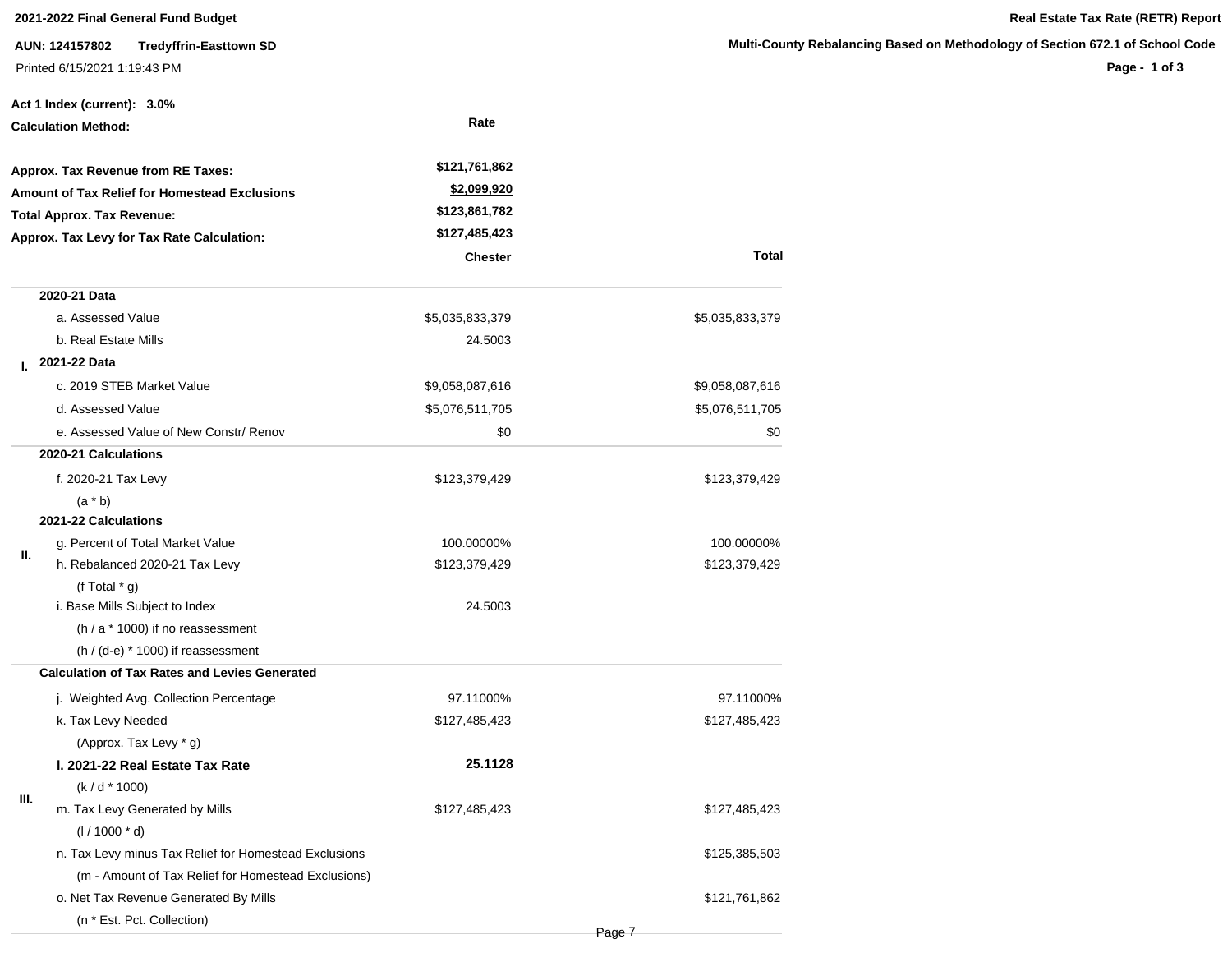|                                   | 2021-2022 Final General Fund Budget           |                |               | Real Estate Tax Rate (RETR) Report                                            |
|-----------------------------------|-----------------------------------------------|----------------|---------------|-------------------------------------------------------------------------------|
| AUN: 124157802                    | <b>Tredyffrin-Easttown SD</b>                 |                |               | Multi-County Rebalancing Based on Methodology of Section 672.1 of School Code |
| Printed 6/15/2021 1:19:43 PM      |                                               |                |               | Page - 2 of 3                                                                 |
| Act 1 Index (current): 3.0%       |                                               |                |               |                                                                               |
| <b>Calculation Method:</b>        |                                               | Rate           |               |                                                                               |
|                                   | Approx. Tax Revenue from RE Taxes:            | \$121,761,862  |               |                                                                               |
|                                   | Amount of Tax Relief for Homestead Exclusions | \$2,099,920    |               |                                                                               |
| <b>Total Approx. Tax Revenue:</b> |                                               | \$123,861,782  |               |                                                                               |
|                                   | Approx. Tax Levy for Tax Rate Calculation:    | \$127,485,423  |               |                                                                               |
|                                   |                                               | <b>Chester</b> | <b>Total</b>  |                                                                               |
| <b>Index Maximums</b>             |                                               |                |               |                                                                               |
|                                   | p. Maximum Mills Based On Index               | 25.2353        |               |                                                                               |
|                                   | $(i * (1 + Index))$                           |                |               |                                                                               |
|                                   | q. Mills In Excess of Index                   | 0.0000         |               |                                                                               |
|                                   | $(if (l > p), (l - p))$                       |                |               |                                                                               |
|                                   | r. Maximum Tax Levy Based On Index            | \$128,107,296  | \$128,107,296 |                                                                               |
| IV.                               | $(p / 1000 * d)$                              |                |               |                                                                               |
|                                   | s. Millage Rate within Index?                 | Yes            |               |                                                                               |
|                                   | $($ lf I > p Then No $)$                      |                |               |                                                                               |
|                                   | t. Tax Levy In Excess of Index                | \$0            | \$0           |                                                                               |
|                                   | $(if (m > r), (m - r))$                       |                |               |                                                                               |
|                                   | u. Tax Revenue In Excess of Index             | \$0            | \$0           |                                                                               |
|                                   | (t * Est. Pct. Collection)                    |                |               |                                                                               |

|  |  | Real Estate Tax Rate (RETR) Repor |
|--|--|-----------------------------------|
|  |  |                                   |

#### **Multimary Based on Methodology of Section 672.1 of School Code**

|    | Information Related to Property Tax Relief    |            |           |  |
|----|-----------------------------------------------|------------|-----------|--|
|    | Assessed Value Exclusion per Homestead        | \$7,485.00 |           |  |
| V. | Number of Homestead/Farmstead Properties      | 11171      | 11171     |  |
|    | Median Assessed Value of Homestead Properties |            | \$256.665 |  |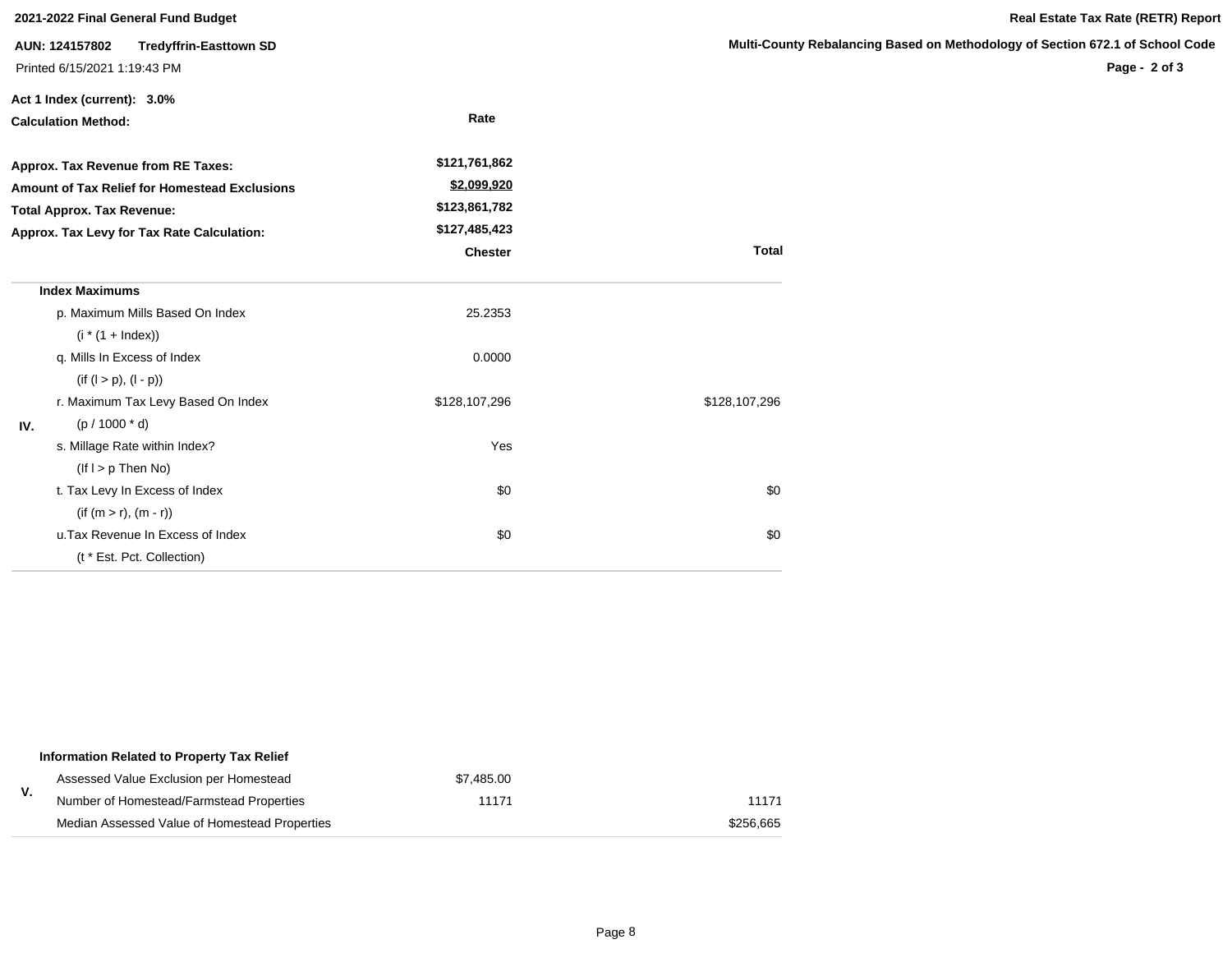| 2021-2022 Final General Fund Budget                                                                                                                                           |                                                                                  |                    |                      |     | <b>Real Estate Tax Rate (RETR) Report</b>                                                      |
|-------------------------------------------------------------------------------------------------------------------------------------------------------------------------------|----------------------------------------------------------------------------------|--------------------|----------------------|-----|------------------------------------------------------------------------------------------------|
| <b>Tredyffrin-Easttown SD</b><br>AUN: 124157802<br>Printed 6/15/2021 1:19:43 PM                                                                                               |                                                                                  |                    |                      |     | Multi-County Rebalancing Based on Methodology of Section 672.1 of School Code<br>Page - 3 of 3 |
| Act 1 Index (current): 3.0%<br><b>Calculation Method:</b>                                                                                                                     | Rate                                                                             |                    |                      |     |                                                                                                |
| Approx. Tax Revenue from RE Taxes:<br><b>Amount of Tax Relief for Homestead Exclusions</b><br><b>Total Approx. Tax Revenue:</b><br>Approx. Tax Levy for Tax Rate Calculation: | \$121,761,862<br>\$2,099,920<br>\$123,861,782<br>\$127,485,423<br><b>Chester</b> |                    | <b>Total</b>         |     |                                                                                                |
| State Property Tax Reduction Allocation used for: Homestead Exclusions<br>Prior Year State Property Tax Reduction Allocation used for: Homestead Exclusions                   |                                                                                  | \$2,099,920<br>\$0 | Lowering RE Tax Rate | \$0 | \$2,099,920<br>\$0                                                                             |
| <b>Amount of Tax Relief from State/Local Sources</b>                                                                                                                          |                                                                                  |                    |                      |     | \$2,099,920                                                                                    |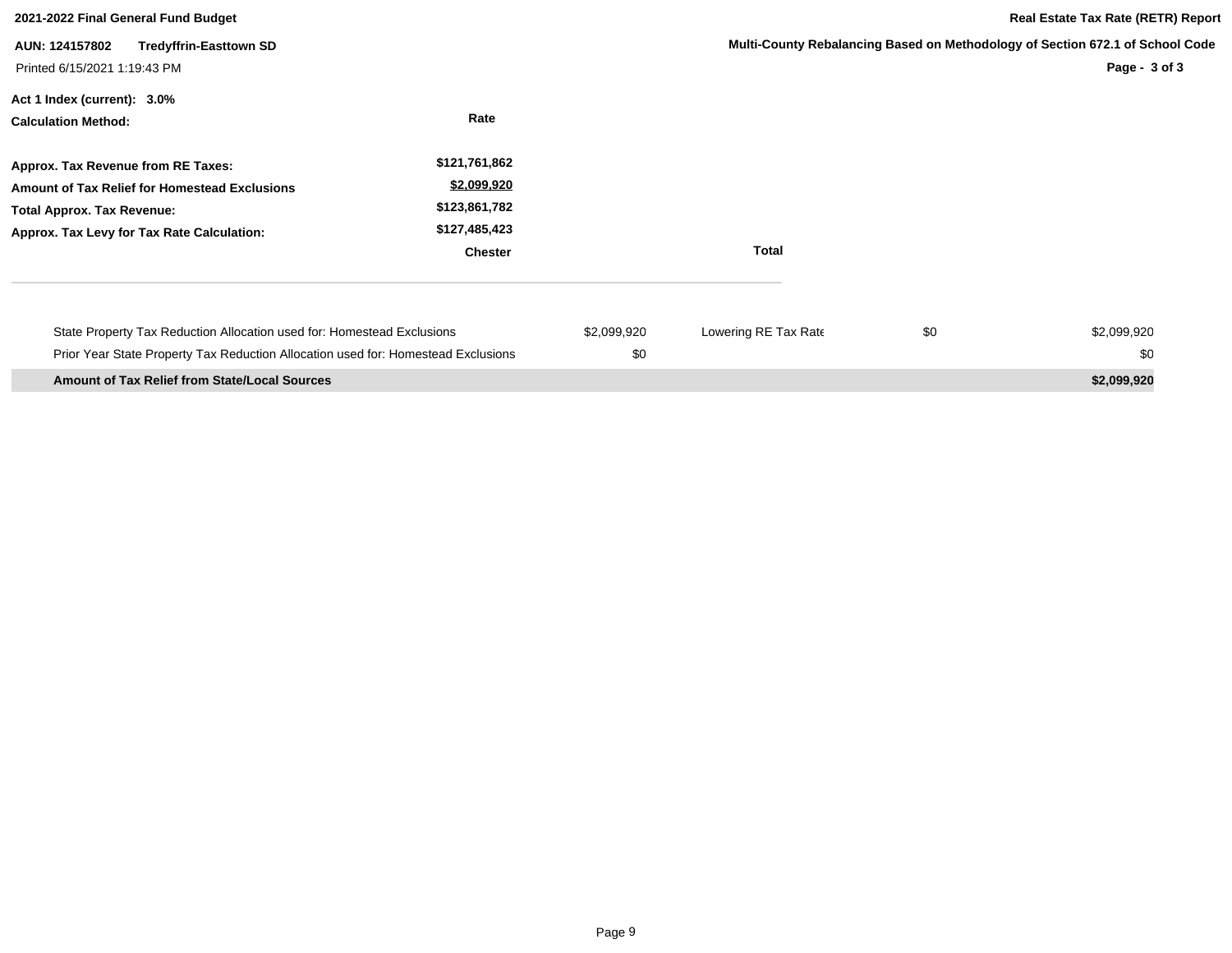# **2021-2022 Final General Fund Budget Local Education Agency Tax Data REAL ESTATE, PER CAPITA (SEC. 679), EIT/PIT (ACT 1), LOCAL ENABLING (ACT 511)**

#### **Page - 1 of 1**

#### **CODE**

|         | 6111 Current Real Estate Taxes                        |                          |                                    | Amount of Tax Relief for    |                       | Tax Levy Minus Homestead        | Net Tax Revenue               |
|---------|-------------------------------------------------------|--------------------------|------------------------------------|-----------------------------|-----------------------|---------------------------------|-------------------------------|
|         | County Name Taxable Assessed Value                    | <b>Real Estate Mills</b> | <b>Tax Levy Generated by Mills</b> | <b>Homestead Exclusions</b> |                       | Exclusions<br>Percent Collected | <b>Generated By Mills</b>     |
| Chester | 5,076,511,705                                         | 25.1128                  | 127,485,423                        |                             |                       |                                 | 97.11000%                     |
| Totals: | 5,076,511,705                                         |                          | 127,485,423 -                      |                             | $2,099,920 =$         | 125,385,503 X                   | $97.11000\% =$<br>121,761,862 |
|         |                                                       |                          |                                    | Rate                        |                       |                                 | <b>Estimated Revenue</b>      |
| 6120    | Current Per Capita Taxes, Section 679                 |                          |                                    |                             |                       |                                 |                               |
| 6140    |                                                       |                          |                                    | \$0.00                      |                       |                                 | 0                             |
|         | Current Act 511 Taxes- Flat Rate Assessments          |                          |                                    | Rate                        | Add'l Rate (if appl.) | Tax Levy                        | <b>Estimated Revenue</b>      |
| 6141    | Current Act 511 Per Capita Taxes                      |                          |                                    | \$0.00                      | \$0.00                | $\Omega$                        | 0                             |
| 6142    | Current Act 511 Occupation Taxes - Flat Rate          |                          |                                    | \$0.00                      | \$0.00                | $\Omega$                        | 0                             |
| 6143    | Current Act 511 Local Services Taxes                  |                          |                                    | \$0.00                      | \$0.00                | $\Omega$                        |                               |
| 6144    | <b>Current Act 511 Trailer Taxes</b>                  |                          |                                    | \$0.00                      | \$0.00                | $\Omega$                        |                               |
| 6145    | Current Act 511 Business Privilege Taxes- Flat Rate   |                          |                                    | \$0.00                      | \$0.00                | $\Omega$                        |                               |
| 6146    | Current Act 511 Mechanical Device Taxes- Flat Rate    |                          |                                    | \$0.00                      | \$0.00                | $\Omega$                        |                               |
| 6149    | Current Act 511 Taxes, Other Flat Rate Assessments    |                          |                                    | \$0.00                      | \$0.00                | $\Omega$                        |                               |
|         | Total Current Act 511 Taxes - Flat Rate Assessments   |                          |                                    |                             |                       | $\bf{0}$                        | $\bf{0}$                      |
| 6150    | Current Act 511 Taxes- Proportional Assessments       |                          |                                    | Rate                        | Add'l Rate (if appl.) | Tax Levy                        | <b>Estimated Revenue</b>      |
| 6151    | <b>Current Act 511 Earned Income Taxes</b>            |                          |                                    | 0.000%                      | 0.000%                | $\Omega$                        | 0                             |
| 6152    | <b>Current Act 511 Occupation Taxes</b>               |                          |                                    | 0.000                       | 0.000                 | $\Omega$                        | $\Omega$                      |
| 6153    | Current Act 511 Real Estate Transfer Taxes            |                          |                                    | 0.500%                      | 0.000%                | 3,302,971                       | 3,302,971                     |
| 6154    | <b>Current Act 511 Amusement Taxes</b>                |                          |                                    | 5.000%                      | 0.000%                | 29,541                          | 29,541                        |
| 6155    | Current Act 511 Business Privilege Taxes              |                          |                                    | 0.000                       | 0.000                 | O                               | $\Omega$                      |
| 6156    | Current Act 511 Mechanical Device Taxes- Percentage   |                          |                                    | 0.000%                      | 0.000%                | $\Omega$                        | 0                             |
| 6157    | Current Act 511 Mercantile Taxes                      |                          |                                    | 0.000                       | 0.000                 | $\Omega$                        | 0                             |
| 6159    | Current Act 511 Taxes, Other Proportional Assessments |                          |                                    | $\mathbf 0$                 | $\mathbf 0$           | $\Omega$                        | $\Omega$                      |
|         | Total Current Act 511 Taxes- Proportional Assessments |                          |                                    |                             |                       | 3,332,512                       | 3,332,512                     |
|         | <b>Total Act 511, Current Taxes</b>                   |                          |                                    |                             |                       |                                 | 3,332,512                     |
|         |                                                       |                          |                                    | Act 511 Tax Limit<br>-->    | 9,058,087,616 X       | 12                              | 108,697,051                   |
|         |                                                       |                          |                                    |                             | <b>Market Value</b>   | <b>Mills</b>                    | (511 Limit)                   |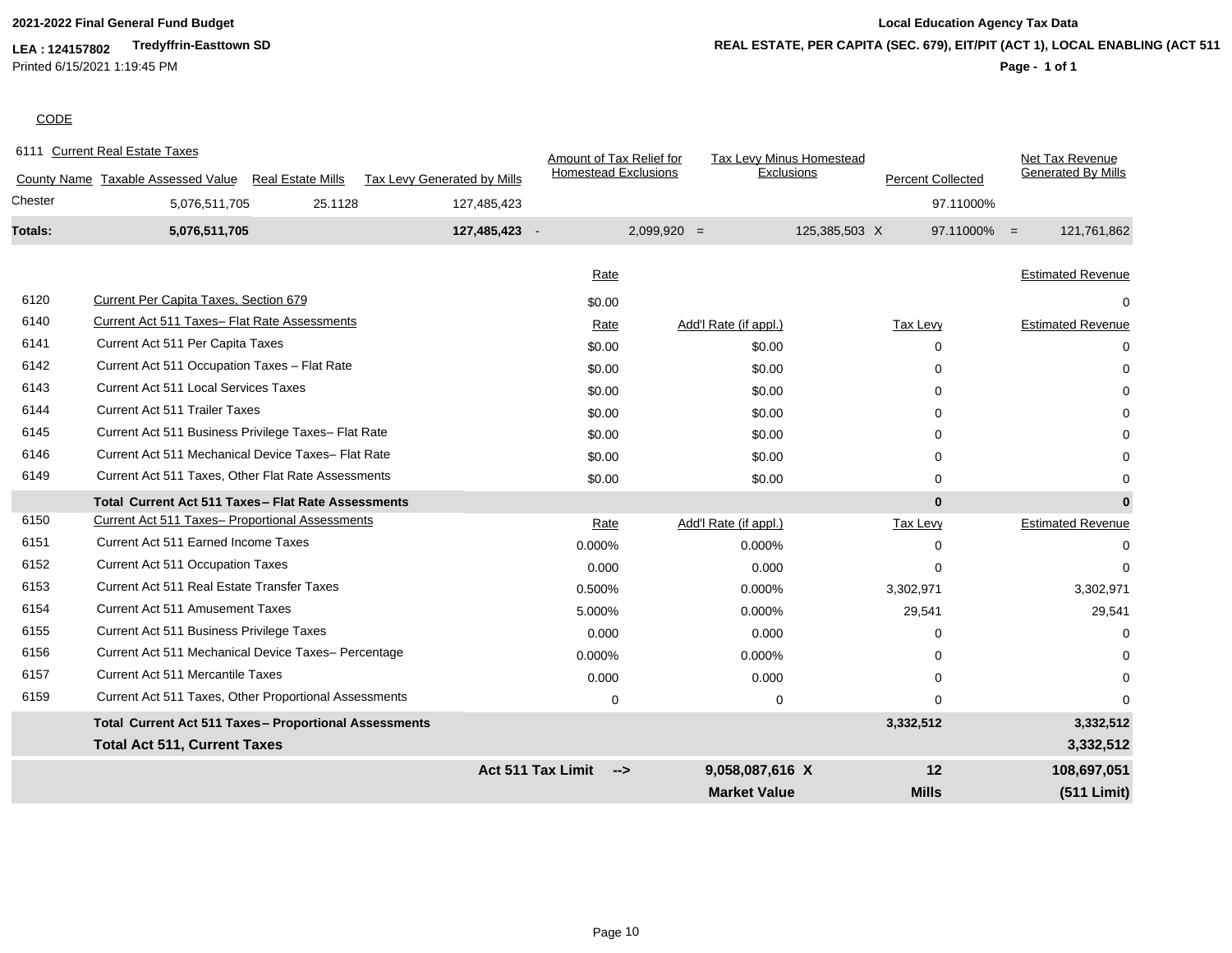Printed 6/15/2021 1:19:48 PM

**Page - 1 of 1**

| Tax                 |                                                 | Tax Rate Charged in:    |         | <b>Percent</b>    | Less than            |         | <b>Additional Tax Rate</b><br>Charged in: |         | Percent           | Less than I          |
|---------------------|-------------------------------------------------|-------------------------|---------|-------------------|----------------------|---------|-------------------------------------------|---------|-------------------|----------------------|
| <b>Functio</b><br>n | <b>Description</b>                              | 2020-21<br>(Rebalanced) | 2021-22 | Change in<br>Rate | or equal to<br>Index | Index   | 2020-21<br>(Rebalanced)                   | 2021-22 | Change in<br>Rate | or equal to<br>Index |
| 6111                | <b>Current Real Estate Taxes</b>                |                         |         |                   |                      |         |                                           |         |                   |                      |
|                     | Chester                                         | 24,5003                 | 25.1128 | 2.50%             | Yes                  | $3.0\%$ |                                           |         |                   |                      |
|                     | Current Act 511 Taxes- Proportional Assessments |                         |         |                   |                      |         |                                           |         |                   |                      |
| 6153                | Current Act 511 Real Estate Transfer Taxes      | 0.500%                  | 0.500%  | 0.00%             | Yes                  | $3.0\%$ |                                           |         |                   |                      |
| 6154                | Current Act 511 Amusement Taxes                 | 5.000%                  | 5.000%  | $0.00\%$          | Yes                  | $3.0\%$ |                                           |         |                   |                      |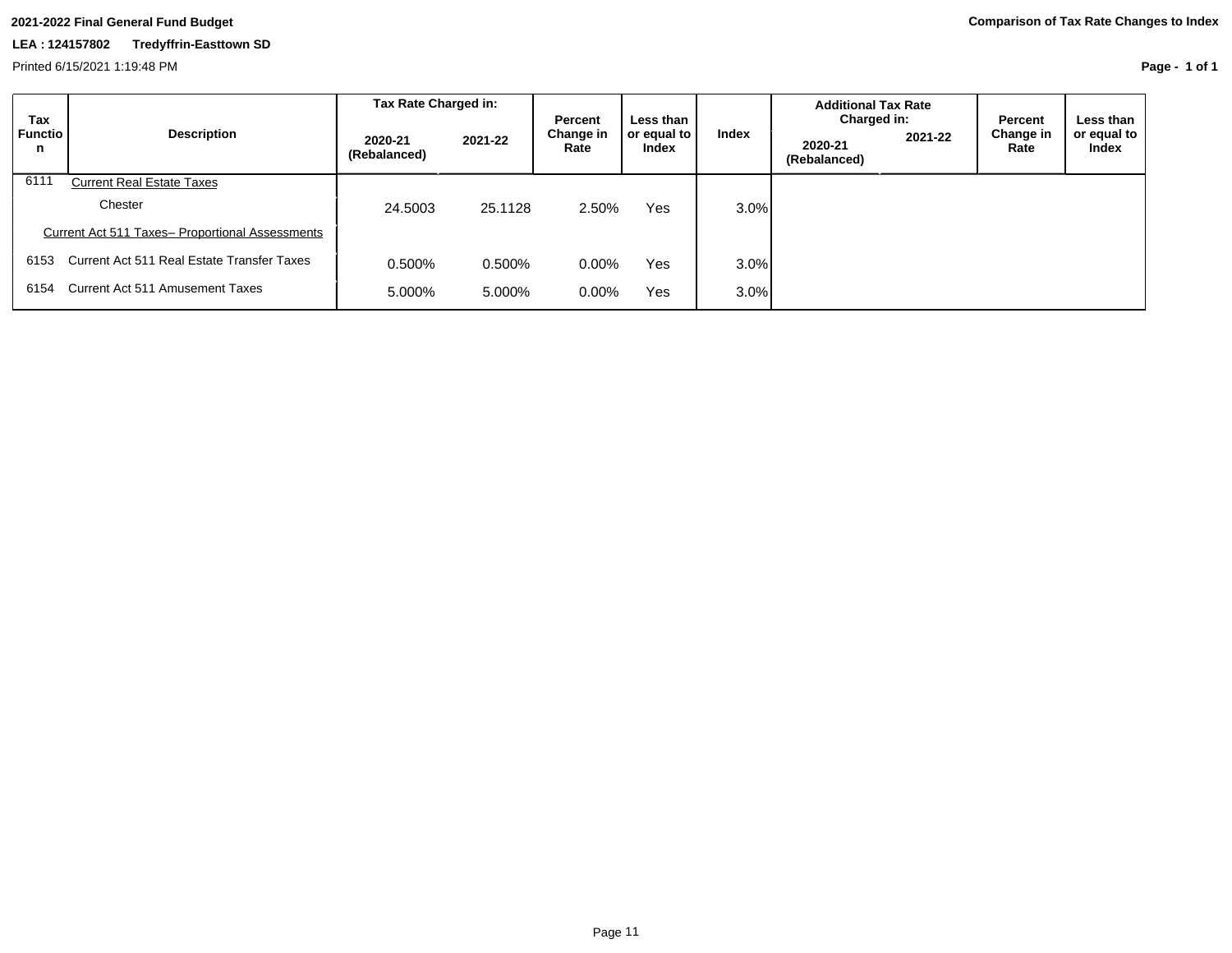| LEA : 124157802<br><b>Tredyffrin-Easttown SD</b>             |               |
|--------------------------------------------------------------|---------------|
| Printed 6/15/2021 1:19:49 PM                                 | Page - 1 of 1 |
| <b>Description</b>                                           | Amount        |
| 1000 Instruction                                             |               |
| 1100 Regular Programs - Elementary / Secondary               | 67,683,198    |
| 1200 Special Programs - Elementary / Secondary               | 31,391,652    |
| 1300 Vocational Education                                    | 700,000       |
| 1400 Other Instructional Programs - Elementary / Secondary   | 139,113       |
| <b>Total Instruction</b>                                     | \$99,913,963  |
| 2000 Support Services                                        |               |
| 2100 Support Services - Students                             | 6,188,283     |
| 2200 Support Services - Instructional Staff                  | 3,962,205     |
| 2300 Support Services - Administration                       | 8,488,445     |
| 2400 Support Services - Pupil Health                         | 1,841,683     |
| 2500 Support Services - Business                             | 1,389,338     |
| 2600 Operation and Maintenance of Plant Services             | 12,326,482    |
| 2700 Student Transportation Services                         | 8,465,464     |
| 2800 Support Services - Central                              | 4,443,199     |
| 2900 Other Support Services                                  | 921,536       |
| <b>Total Support Services</b>                                | \$48,026,635  |
| 3000 Operation of Non-Instructional Services                 |               |
| 3200 Student Activities                                      | 319,968       |
| <b>Total Operation of Non-Instructional Services</b>         | \$319,968     |
| 5000 Other Expenditures and Financing Uses                   |               |
| 5100 Debt Service / Other Expenditures and Financing Uses    | 6,515,427     |
| 5200 Interfund Transfers - Out                               | 5,457,558     |
| 5900 Budgetary Reserve                                       | 3,000,000     |
| <b>Total Other Expenditures and Financing Uses</b>           | \$14,972,985  |
| <b>Total Estimated Expenditures and Other Financing Uses</b> | \$163,233,551 |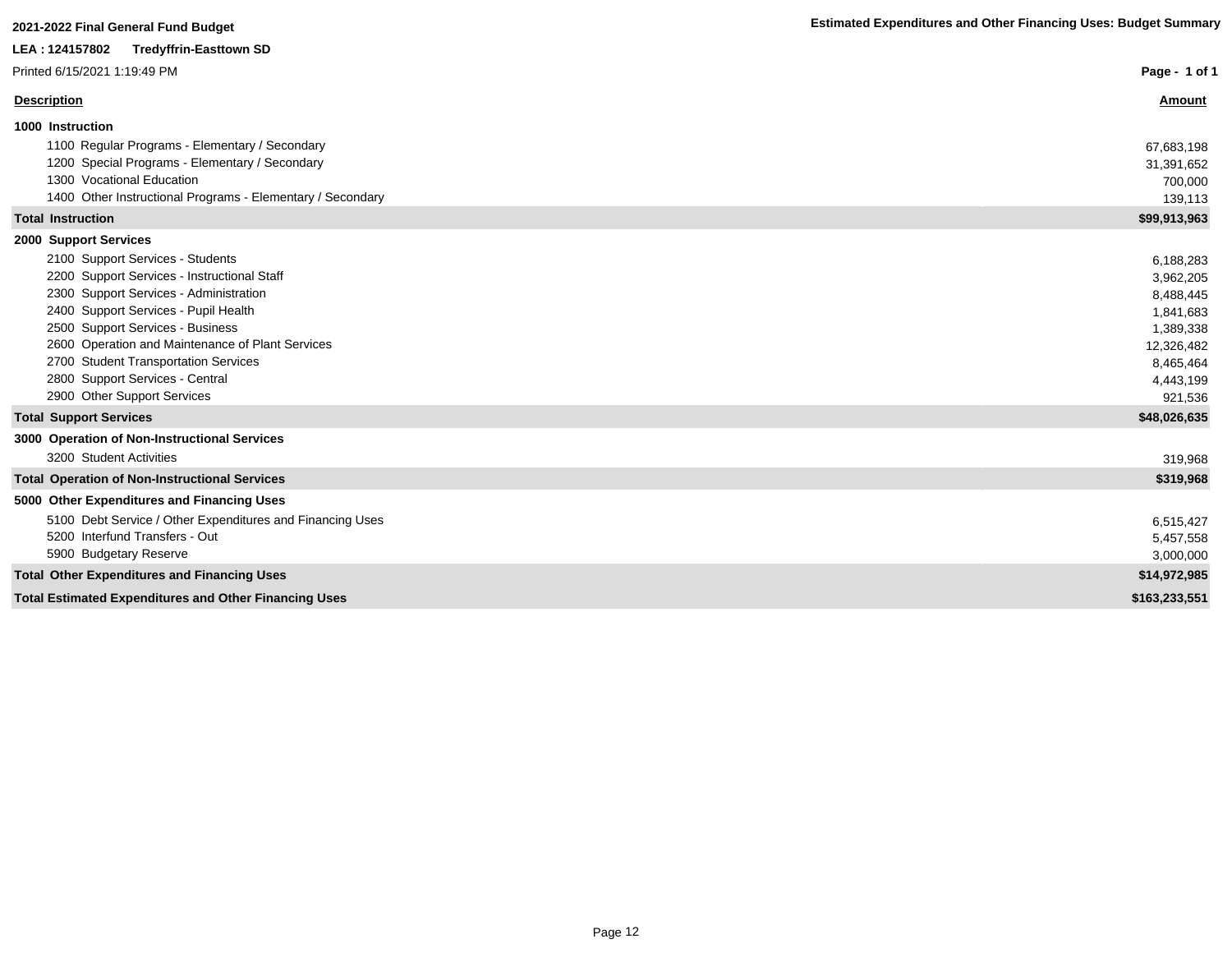| 2021-2022 Final General Fund Budget                                             | <b>Estimated Expenditures and Other Financing Uses: Detail</b> |
|---------------------------------------------------------------------------------|----------------------------------------------------------------|
| LEA: 124157802<br><b>Tredyffrin-Easttown SD</b>                                 |                                                                |
| Printed 6/15/2021 1:19:51 PM                                                    | Page - 1 of 4                                                  |
| <b>Description</b>                                                              | <u>Amount</u>                                                  |
| 1000 Instruction                                                                |                                                                |
| 1100 Regular Programs - Elementary / Secondary                                  |                                                                |
| 100 Personnel Services - Salaries                                               | 37,805,810                                                     |
| 200 Personnel Services - Employee Benefits                                      | 22,935,284                                                     |
| 300 Purchased Professional and Technical Services                               | 2,362,806                                                      |
| 400 Purchased Property Services<br>500 Other Purchased Services                 | 658,773                                                        |
| 600 Supplies                                                                    | 915,952                                                        |
| 700 Property                                                                    | 1,988,057<br>967,516                                           |
| 800 Other Objects                                                               | 49,000                                                         |
| <b>Total Regular Programs - Elementary / Secondary</b>                          | \$67,683,198                                                   |
| 1200 Special Programs - Elementary / Secondary                                  |                                                                |
| 100 Personnel Services - Salaries                                               | 7,142,988                                                      |
| 200 Personnel Services - Employee Benefits                                      | 4,209,906                                                      |
| 300 Purchased Professional and Technical Services                               | 14,931,000                                                     |
| 500 Other Purchased Services                                                    | 4,983,300                                                      |
| 600 Supplies                                                                    | 124,458                                                        |
| <b>Total Special Programs - Elementary / Secondary</b>                          | \$31,391,652                                                   |
| 1300 Vocational Education                                                       |                                                                |
| 500 Other Purchased Services                                                    | 700,000                                                        |
| <b>Total Vocational Education</b>                                               | \$700,000                                                      |
| 1400 Other Instructional Programs - Elementary / Secondary                      |                                                                |
| 100 Personnel Services - Salaries                                               | 101,202                                                        |
| 200 Personnel Services - Employee Benefits                                      | 37,911                                                         |
| Total Other Instructional Programs - Elementary / Secondary                     | \$139,113                                                      |
| <b>Total Instruction</b>                                                        | \$99,913,963                                                   |
| 2000 Support Services                                                           |                                                                |
| 2100 Support Services - Students                                                |                                                                |
| 100 Personnel Services - Salaries<br>200 Personnel Services - Employee Benefits | 3,847,111                                                      |
| 300 Purchased Professional and Technical Services                               | 2,209,986                                                      |
| 400 Purchased Property Services                                                 | 36,000<br>5,000                                                |
| 500 Other Purchased Services                                                    | 30,500                                                         |
| 600 Supplies                                                                    | 59,186                                                         |
| 800 Other Objects                                                               | 500                                                            |
| <b>Total Support Services - Students</b>                                        | \$6,188,283                                                    |
| 2200 Support Services - Instructional Staff                                     |                                                                |
| 100 Personnel Services - Salaries                                               | 2,173,923                                                      |
| 200 Personnel Services - Employee Benefits                                      | 1,485,310                                                      |
| 300 Purchased Professional and Technical Services                               | 18,720                                                         |
| 400 Purchased Property Services                                                 | 7,200                                                          |
| 500 Other Purchased Services                                                    | 19,121                                                         |
| 600 Supplies                                                                    | 216,748                                                        |

The Property and the control of the control of the Page 13 and the control of the control of the control of the control of the control of the control of the control of the control of the control of the control of the contr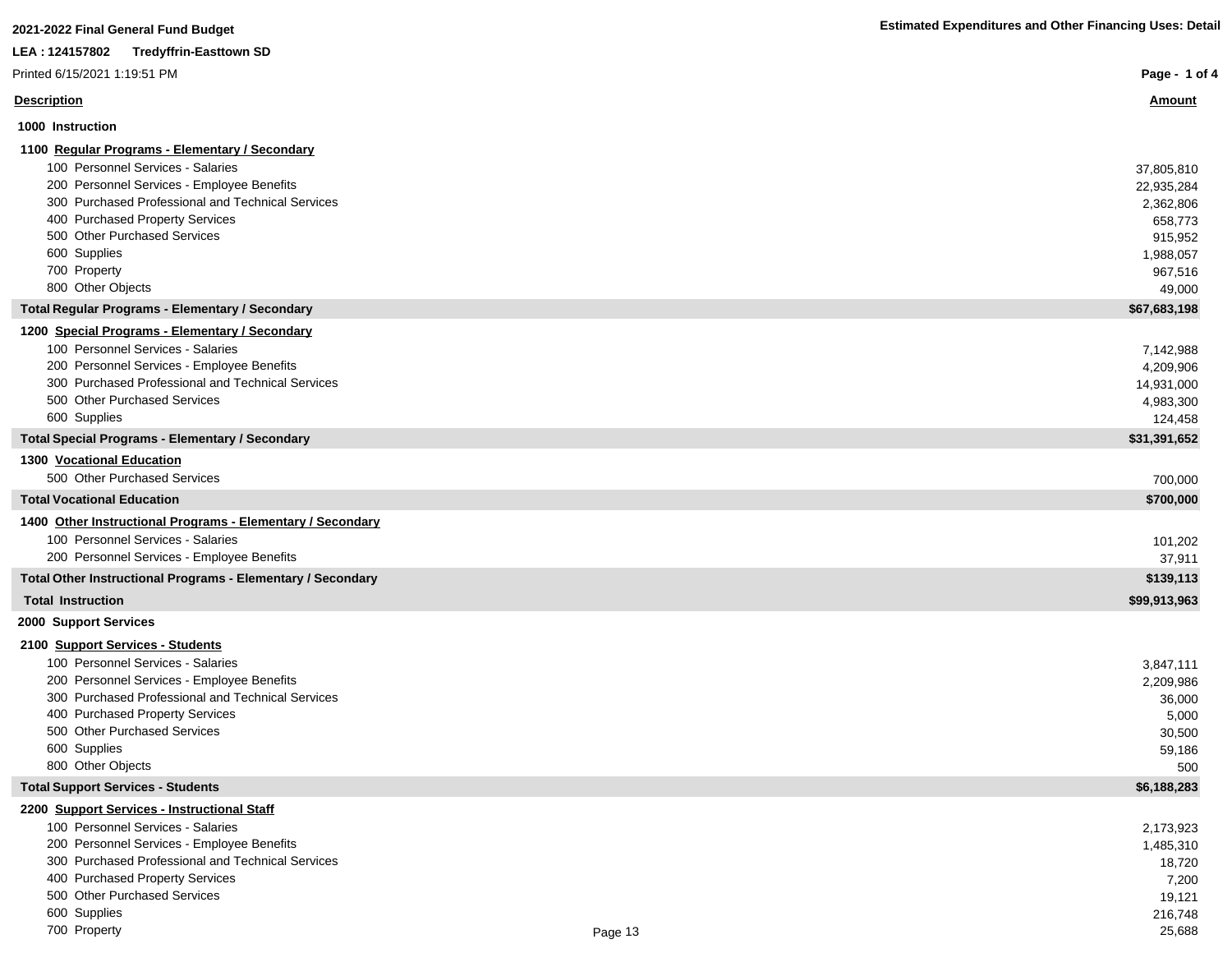| LEA: 124157802<br><b>Tredyffrin-Easttown SD</b>                                      |                       |
|--------------------------------------------------------------------------------------|-----------------------|
| Printed 6/15/2021 1:19:51 PM                                                         | Page - 2 of 4         |
| <b>Description</b>                                                                   | <u>Amount</u>         |
| 800 Other Objects                                                                    | 15,495                |
| <b>Total Support Services - Instructional Staff</b>                                  | \$3,962,205           |
| 2300 Support Services - Administration                                               |                       |
| 100 Personnel Services - Salaries                                                    | 4,562,146             |
| 200 Personnel Services - Employee Benefits                                           | 2,386,867             |
| 300 Purchased Professional and Technical Services                                    | 746,815               |
| 400 Purchased Property Services                                                      | 43,300                |
| 500 Other Purchased Services                                                         | 587,620               |
| 600 Supplies<br>700 Property                                                         | 80,100<br>59,237      |
| 800 Other Objects                                                                    | 22,360                |
| <b>Total Support Services - Administration</b>                                       | \$8,488,445           |
| 2400 Support Services - Pupil Health                                                 |                       |
| 100 Personnel Services - Salaries                                                    | 755,436               |
| 200 Personnel Services - Employee Benefits                                           | 486,093               |
| 300 Purchased Professional and Technical Services                                    | 395,000               |
| 400 Purchased Property Services                                                      | 1,500                 |
| 500 Other Purchased Services                                                         | 200                   |
| 600 Supplies<br>700 Property                                                         | 177,184               |
|                                                                                      | 26,270<br>\$1,841,683 |
| <b>Total Support Services - Pupil Health</b>                                         |                       |
| 2500 Support Services - Business<br>100 Personnel Services - Salaries                |                       |
| 200 Personnel Services - Employee Benefits                                           | 724,962               |
| 300 Purchased Professional and Technical Services                                    | 497,326<br>59,340     |
| 400 Purchased Property Services                                                      | 630                   |
| 500 Other Purchased Services                                                         | 6,370                 |
| 600 Supplies                                                                         | 54,920                |
| 700 Property                                                                         | 7,790                 |
| 800 Other Objects                                                                    | 38,000                |
| <b>Total Support Services - Business</b>                                             | \$1,389,338           |
| 2600 Operation and Maintenance of Plant Services                                     |                       |
| 100 Personnel Services - Salaries                                                    | 4,812,233             |
| 200 Personnel Services - Employee Benefits                                           | 2,967,129             |
| 300 Purchased Professional and Technical Services<br>400 Purchased Property Services | 198,050<br>2,365,370  |
| 500 Other Purchased Services                                                         | 341,150               |
| 600 Supplies                                                                         | 1,324,000             |
| 700 Property                                                                         | 308,550               |
| 800 Other Objects                                                                    | 10,000                |
| <b>Total Operation and Maintenance of Plant Services</b>                             | \$12,326,482          |
| 2700 Student Transportation Services                                                 |                       |
| 100 Personnel Services - Salaries                                                    | 245,201               |
| 200 Personnel Services - Employee Benefits<br>400 Purchased Property Services        | 149,443               |
| Page 14                                                                              | 10,950                |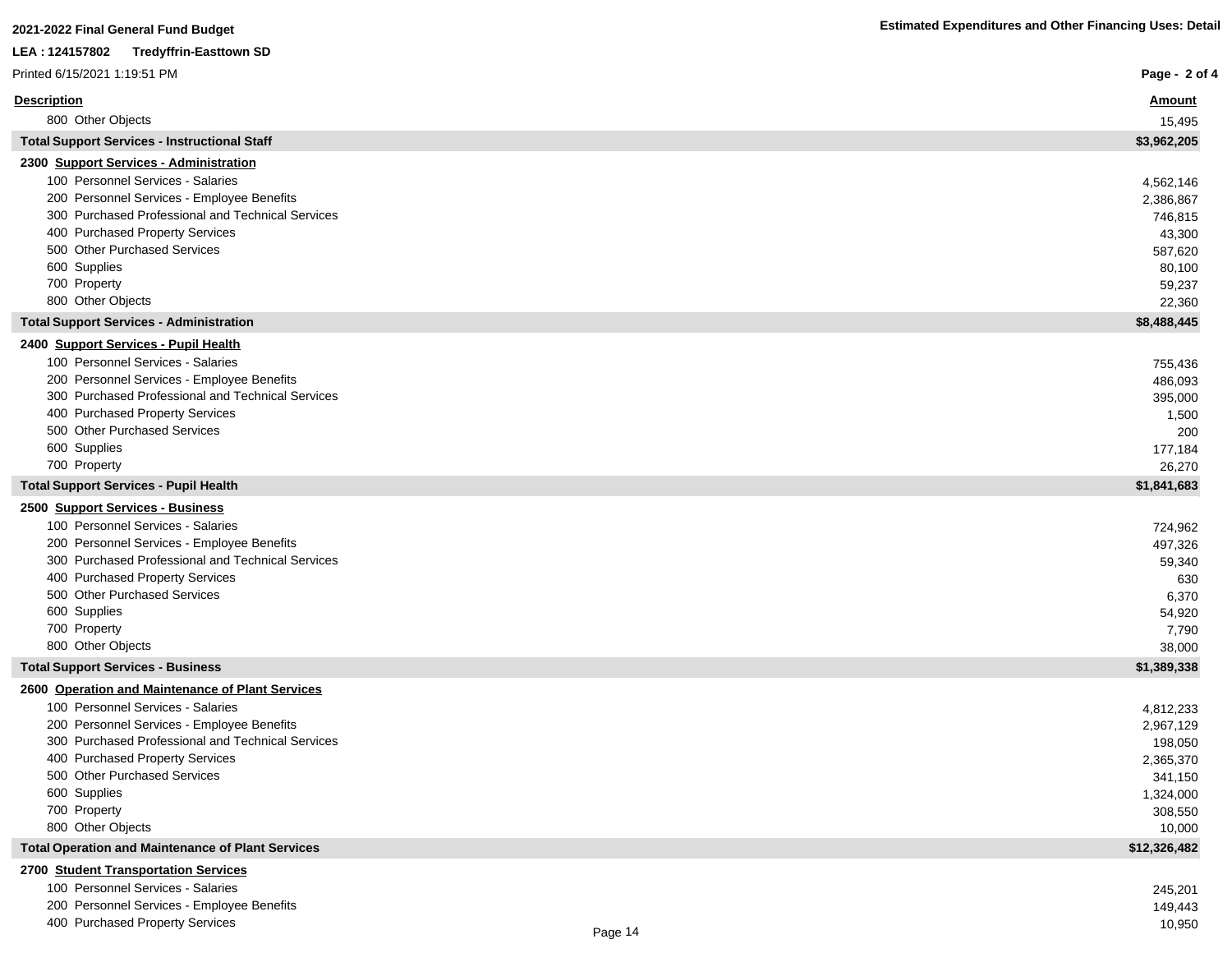| Printed 6/15/2021 1:19:51 PM                                                         | Page - 3 of 4     |
|--------------------------------------------------------------------------------------|-------------------|
| <b>Description</b>                                                                   | <b>Amount</b>     |
| 500 Other Purchased Services                                                         | 7,500,100         |
| 600 Supplies                                                                         | 554,170           |
| 700 Property                                                                         | 5,000             |
| 800 Other Objects                                                                    | 600               |
| <b>Total Student Transportation Services</b>                                         | \$8,465,464       |
| 2800 Support Services - Central                                                      |                   |
| 100 Personnel Services - Salaries                                                    | 1,428,190         |
| 200 Personnel Services - Employee Benefits                                           | 870,635           |
| 300 Purchased Professional and Technical Services<br>400 Purchased Property Services | 1,166,456         |
| 500 Other Purchased Services                                                         | 380,696<br>35,380 |
| 600 Supplies                                                                         | 510,842           |
| 700 Property                                                                         | 50,000            |
| 800 Other Objects                                                                    | 1,000             |
| <b>Total Support Services - Central</b>                                              | \$4,443,199       |
| 2900 Other Support Services                                                          |                   |
| 100 Personnel Services - Salaries                                                    | 442,515           |
| 200 Personnel Services - Employee Benefits                                           | 388,021           |
| 300 Purchased Professional and Technical Services                                    | 16,000            |
| 500 Other Purchased Services                                                         | 75,000            |
| <b>Total Other Support Services</b>                                                  | \$921,536         |
| <b>Total Support Services</b>                                                        | \$48,026,635      |
| 3000 Operation of Non-Instructional Services                                         |                   |
| 3200 Student Activities                                                              |                   |
| 100 Personnel Services - Salaries                                                    | 260,073           |
| 200 Personnel Services - Employee Benefits                                           | 19,895            |
| 500 Other Purchased Services                                                         | 35,000            |
| 600 Supplies                                                                         | 5,000             |
| <b>Total Student Activities</b>                                                      | \$319,968         |
| <b>Total Operation of Non-Instructional Services</b>                                 | \$319,968         |
| 5000 Other Expenditures and Financing Uses                                           |                   |
| 5100 Debt Service / Other Expenditures and Financing Uses                            |                   |
| 800 Other Objects                                                                    | 2,640,427         |
| 900 Other Uses of Funds                                                              | 3,875,000         |
| <b>Total Debt Service / Other Expenditures and Financing Uses</b>                    | \$6,515,427       |
| 5200 Interfund Transfers - Out                                                       |                   |
| 900 Other Uses of Funds                                                              | 5,457,558         |
| <b>Total Interfund Transfers - Out</b>                                               | \$5,457,558       |
| 5900 Budgetary Reserve                                                               |                   |
| 800 Other Objects                                                                    | 3,000,000         |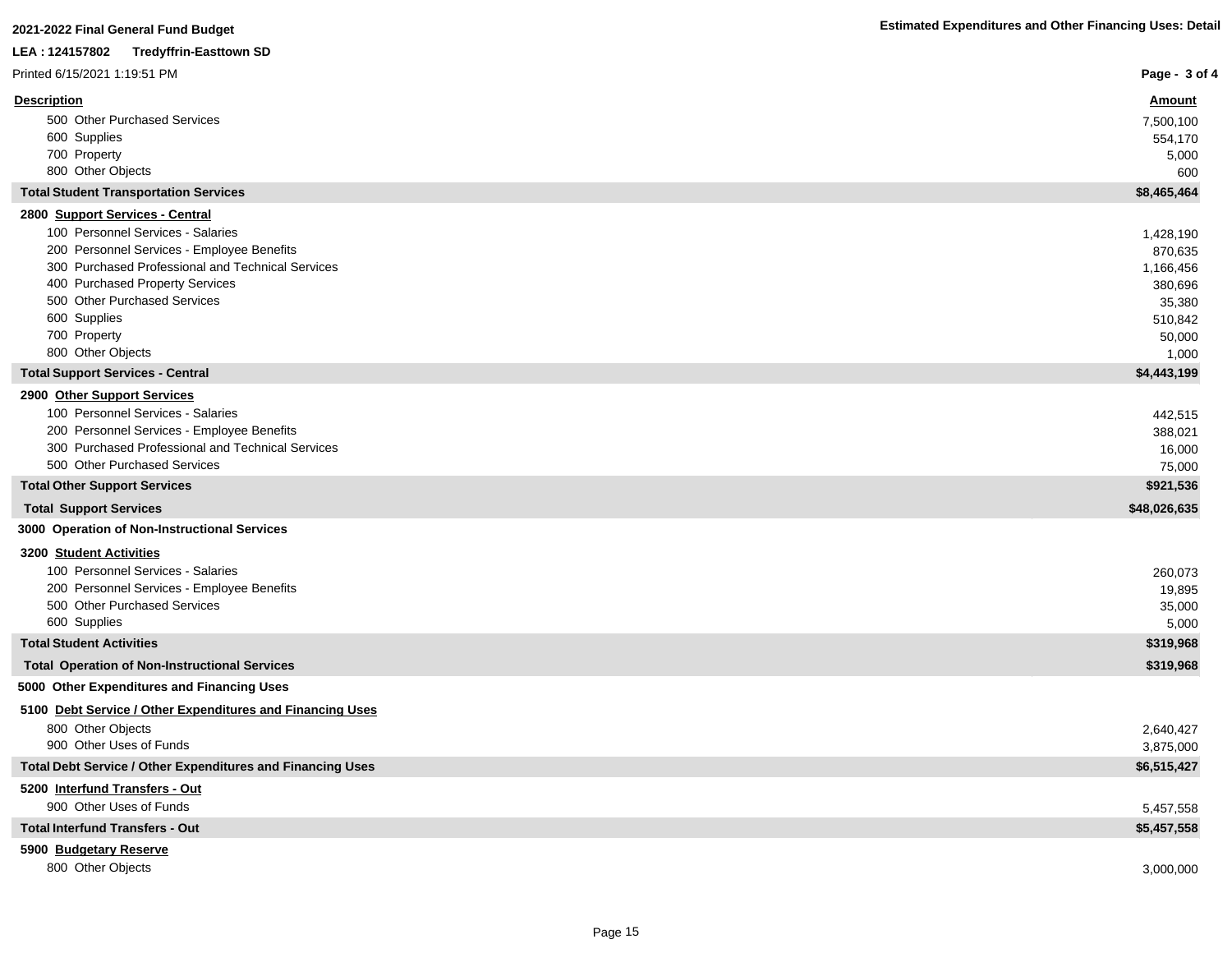| 2021-2022 Final General Fund Budget                | <b>Estimated Expenditures and Other Financing Uses: Detail</b> |  |
|----------------------------------------------------|----------------------------------------------------------------|--|
| LEA: 124157802<br><b>Tredyffrin-Easttown SD</b>    |                                                                |  |
| Printed 6/15/2021 1:19:51 PM                       | Page - 4 of 4                                                  |  |
| <b>Description</b>                                 | <b>Amount</b>                                                  |  |
| <b>Total Budgetary Reserve</b>                     | \$3,000,000                                                    |  |
| <b>Total Other Expenditures and Financing Uses</b> | \$14,972,985                                                   |  |
| <b>TOTAL EXPENDITURES</b>                          | \$163,233,551                                                  |  |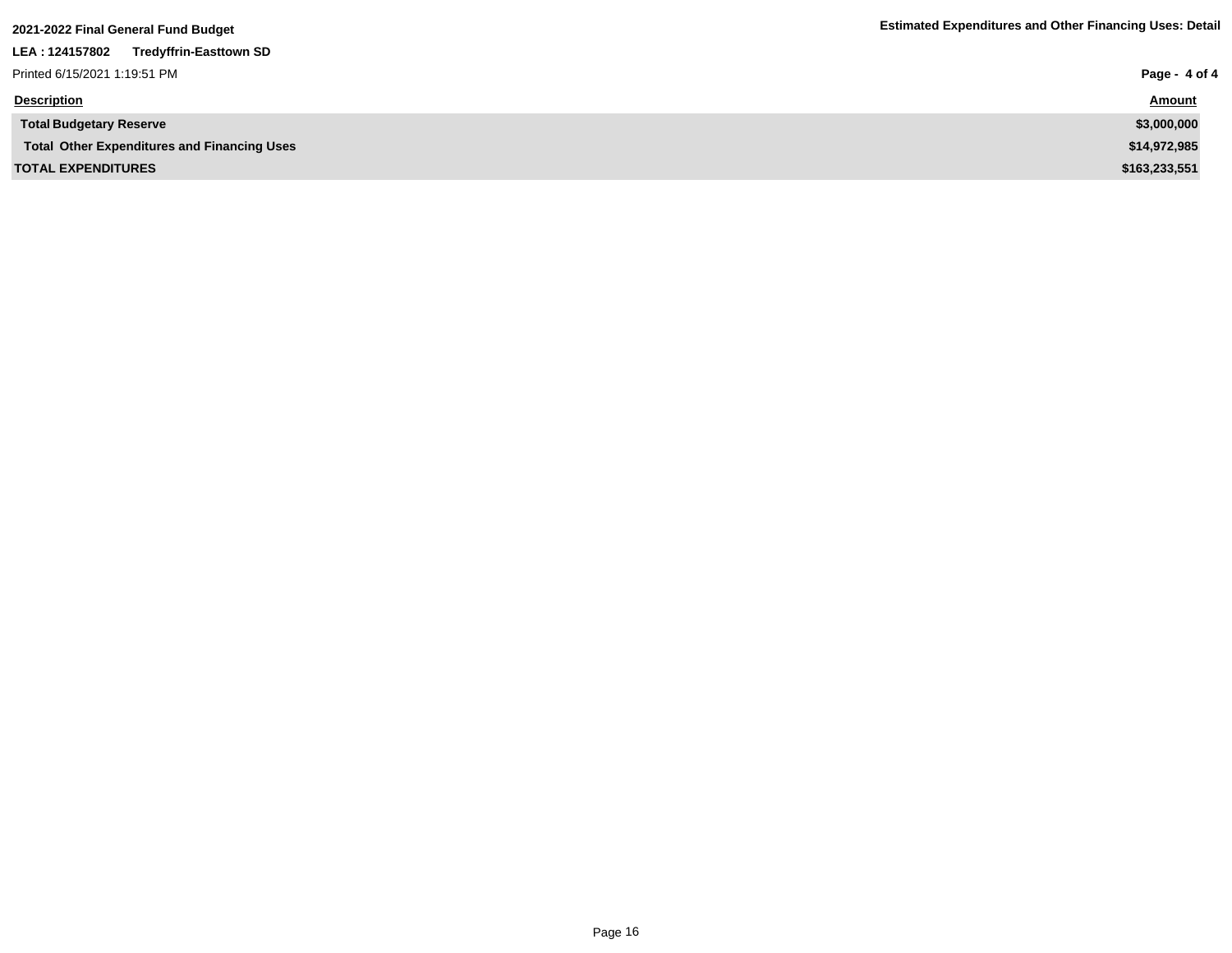| 2021-2022 Final General Fund Budget                          | <b>Schedule Of Cash And Investments (CAIN)</b> |                       |
|--------------------------------------------------------------|------------------------------------------------|-----------------------|
| LEA: 124157802<br><b>Tredyffrin-Easttown SD</b>              |                                                |                       |
| Printed 6/15/2021 1:19:52 PM                                 |                                                | Page - 1 of 2         |
| <b>Cash and Short-Term Investments</b>                       | 06/30/2021 Estimate                            | 06/30/2022 Projection |
| <b>General Fund</b>                                          | 31,442,025                                     | 25,080,745            |
| Public Purpose (Expendable) Trust Fund                       |                                                |                       |
| Other Comptroller-Approved Special Revenue Funds             |                                                |                       |
| Athletic / School-Sponsored Extra Curricular Activities Fund |                                                |                       |
| Capital Reserve Fund - § 690, §1850                          |                                                |                       |
| Capital Reserve Fund - § 1431                                |                                                |                       |
| Other Capital Projects Fund                                  |                                                |                       |
| Debt Service Fund                                            |                                                |                       |
| Food Service / Cafeteria Operations Fund                     | 888,341                                        | 888,341               |
| <b>Child Care Operations Fund</b>                            |                                                |                       |
| Other Enterprise Funds                                       |                                                |                       |
| Internal Service Fund                                        |                                                |                       |
| Private Purpose Trust Fund                                   |                                                |                       |
| <b>Investment Trust Fund</b>                                 |                                                |                       |
| Pension Trust Fund                                           |                                                |                       |
| <b>Activity Fund</b>                                         |                                                |                       |
| Other Agency Fund                                            |                                                |                       |

| Total Cash and Short-Term Investments  | \$32,330,366        | \$25,969,086          |
|----------------------------------------|---------------------|-----------------------|
| <u> Long-Term Investments</u>          | 06/30/2021 Estimate | 06/30/2022 Projection |
| General Fund                           |                     |                       |
| Public Purpose (Expendable) Trust Fund |                     |                       |

Permanent Fund

Debt Service Fund

Child Care Operations Fund Other Enterprise Funds Internal Service Fund Private Purpose Trust Fund Investment Trust Fund Pension Trust Fund Activity Fund Other Agency Fund

Other Comptroller-Approved Special Revenue Funds Athletic / School-Sponsored Extra Curricular Activities Fund

Capital Reserve Fund - § 690, §1850 Capital Reserve Fund - § 1431 Other Capital Projects Fund

Food Service / Cafeteria Operations Fund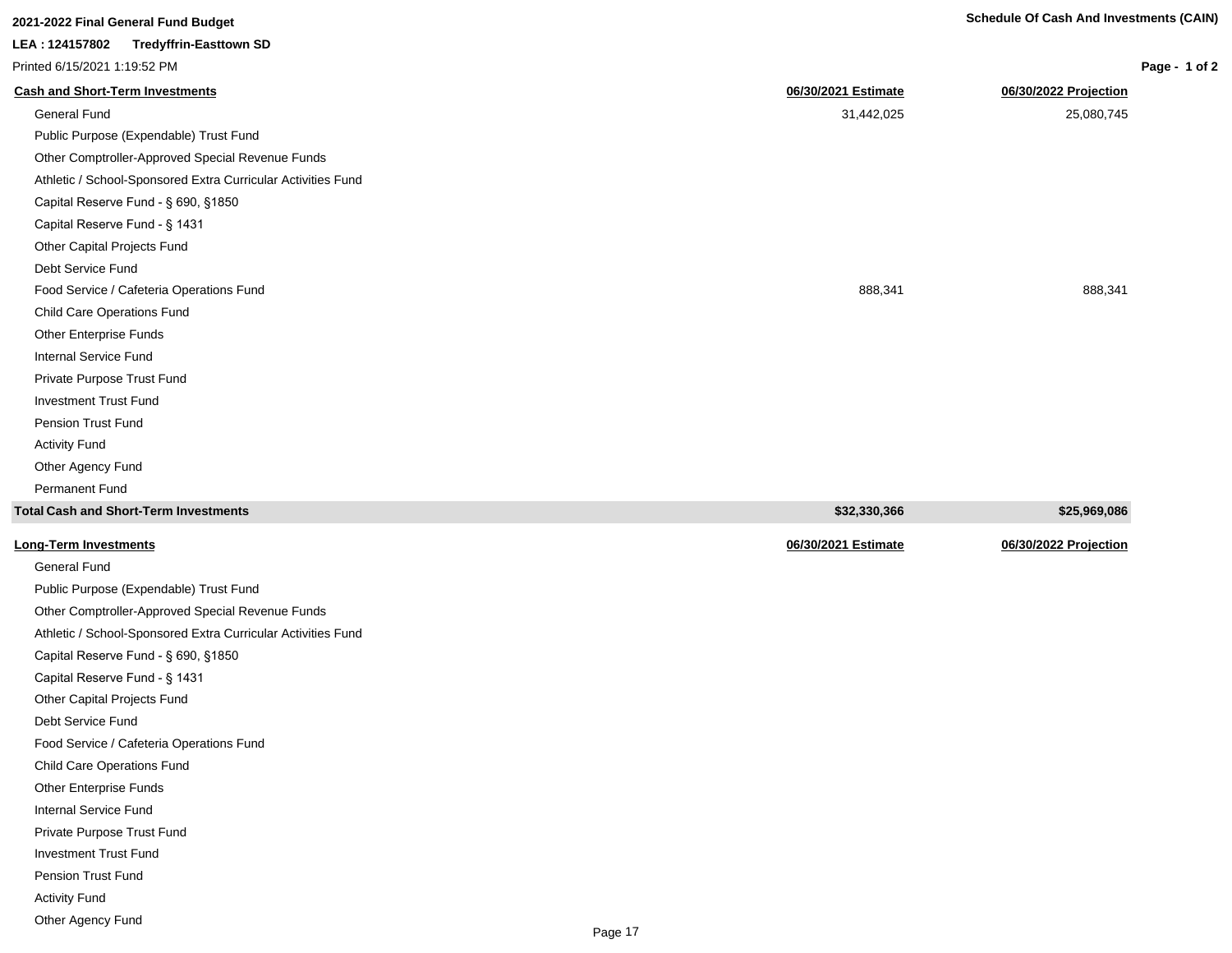| 2021-2022 Final General Fund Budget              | <b>Schedule Of Cash And Investments (CAIN)</b> |                       |               |
|--------------------------------------------------|------------------------------------------------|-----------------------|---------------|
| <b>Tredyffrin-Easttown SD</b><br>LEA : 124157802 |                                                |                       |               |
| Printed 6/15/2021 1:19:52 PM                     |                                                |                       | Page - 2 of 2 |
| <b>Long-Term Investments</b>                     | 06/30/2021 Estimate                            | 06/30/2022 Projection |               |
| <b>Permanent Fund</b>                            |                                                |                       |               |
| <b>Total Long-Term Investments</b>               |                                                |                       |               |
| <b>TOTAL CASH AND INVESTMENTS</b>                | \$32,330,366                                   | \$25,969,086          |               |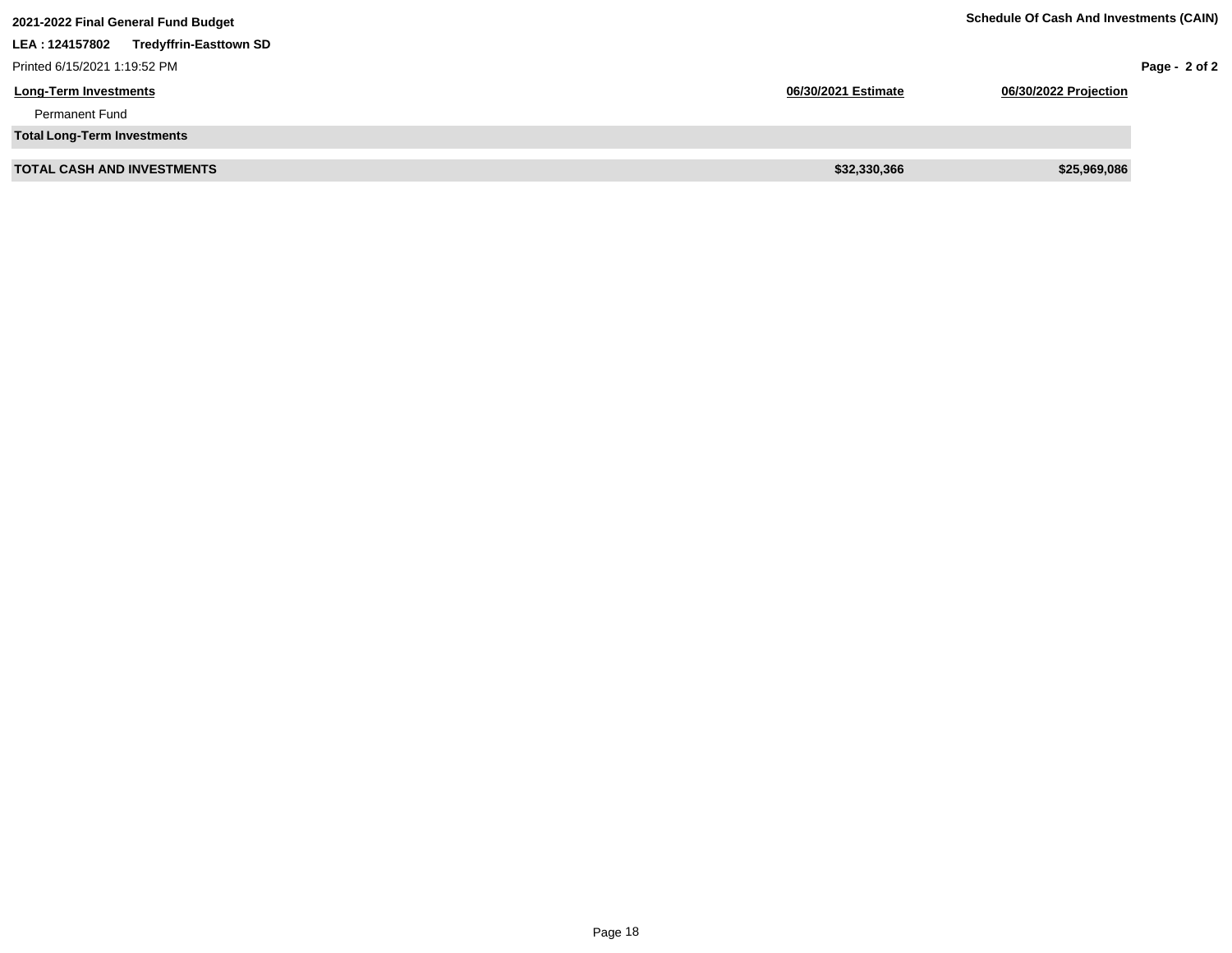# **2021-2022 Final General Fund Budget**

### **LEA : 124157802 Tredyffrin-Easttown SD**

Printed 6/15/2021 1:19:53 PM

**Page - 1 of 6**

| <b>Long-Term Indebtedness</b>                                      | 06/30/2021 Estimate | 06/30/2022 Projection |
|--------------------------------------------------------------------|---------------------|-----------------------|
| <b>General Fund</b>                                                |                     |                       |
| 0510 Bonds Payable                                                 | 67,940,000          | 64,065,000            |
| 0520 Extended-Term Financing Agreements Payable                    |                     |                       |
| 0530 Lease-Purchase Obligations                                    |                     |                       |
| 0540 Accumulated Compensated Absences                              | 7,979,194           | 7,979,194             |
| 0550 Authority Lease Obligations                                   |                     |                       |
| 0560 Other Post-Employment Benefits (OPEB)                         | 18,020,742          | 18,020,742            |
| 0599 Other Noncurrent Liabilities                                  |                     |                       |
| <b>Total General Fund</b>                                          | \$93,939,936        | \$90,064,936          |
| <b>Public Purpose (Expendable) Trust Fund</b>                      |                     |                       |
| 0510 Bonds Payable                                                 |                     |                       |
| 0520 Extended-Term Financing Agreements Payable                    |                     |                       |
| 0530 Lease-Purchase Obligations                                    |                     |                       |
| 0540 Accumulated Compensated Absences                              |                     |                       |
| 0550 Authority Lease Obligations                                   |                     |                       |
| 0560 Other Post-Employment Benefits (OPEB)                         |                     |                       |
| 0599 Other Noncurrent Liabilities                                  |                     |                       |
| Total Public Purpose (Expendable) Trust Fund                       |                     |                       |
| <b>Other Comptroller-Approved Special Revenue Funds</b>            |                     |                       |
| 0510 Bonds Payable                                                 |                     |                       |
| 0520 Extended-Term Financing Agreements Payable                    |                     |                       |
| 0530 Lease-Purchase Obligations                                    |                     |                       |
| 0540 Accumulated Compensated Absences                              |                     |                       |
| 0550 Authority Lease Obligations                                   |                     |                       |
| 0560 Other Post-Employment Benefits (OPEB)                         |                     |                       |
| 0599 Other Noncurrent Liabilities                                  |                     |                       |
| <b>Total Other Comptroller-Approved Special Revenue Funds</b>      |                     |                       |
| Athletic / School-Sponsored Extra Curricular Activities Fund       |                     |                       |
| 0510 Bonds Payable                                                 |                     |                       |
| 0520 Extended-Term Financing Agreements Payable                    |                     |                       |
| 0530 Lease-Purchase Obligations                                    |                     |                       |
| 0540 Accumulated Compensated Absences                              |                     |                       |
| 0550 Authority Lease Obligations                                   |                     |                       |
| 0560 Other Post-Employment Benefits (OPEB)                         |                     |                       |
| 0599 Other Noncurrent Liabilities                                  |                     |                       |
| Total Athletic / School-Sponsored Extra Curricular Activities Fund |                     |                       |
| Capital Reserve Fund - § 690, §1850                                |                     |                       |

- 0510 Bonds Payable
- 0520 Extended-Term Financing Agreements Payable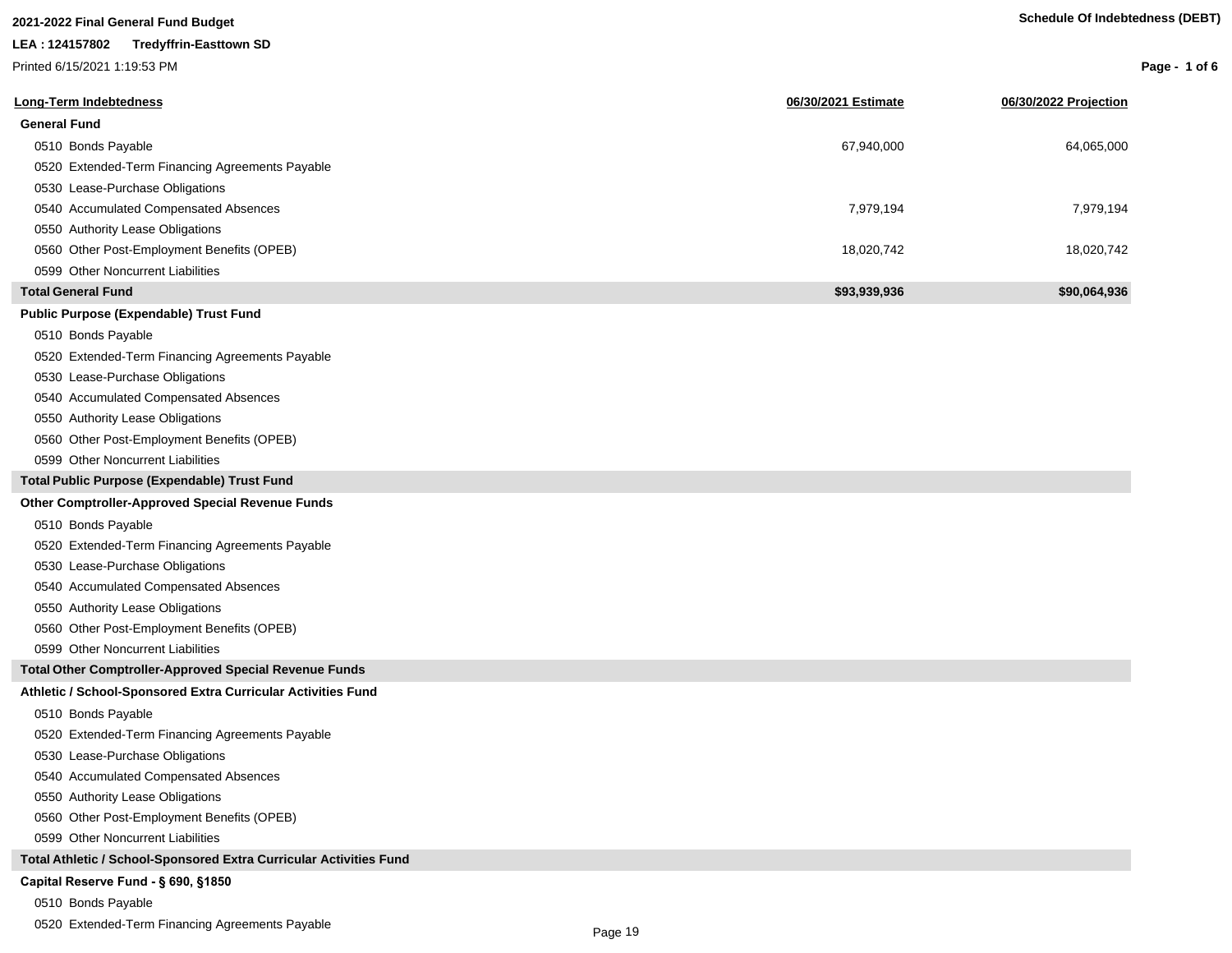Printed 6/15/2021 1:19:53 PM

#### **Long-Term Indebtedness 06/30/2021 Estimate 06/30/2022 Projection**

0530 Lease-Purchase Obligations

0540 Accumulated Compensated Absences

0550 Authority Lease Obligations

0560 Other Post-Employment Benefits (OPEB)

0599 Other Noncurrent Liabilities

#### **Total Capital Reserve Fund - § 690, §1850**

#### Capital Reserve Fund - § 1431

0510 Bonds Payable

0520 Extended-Term Financing Agreements Payable

0530 Lease-Purchase Obligations

0540 Accumulated Compensated Absences

0550 Authority Lease Obligations

0560 Other Post-Employment Benefits (OPEB)

0599 Other Noncurrent Liabilities

#### **Total Capital Reserve Fund - § 1431**

#### **Other Capital Projects Fund**

0510 Bonds Payable

0520 Extended-Term Financing Agreements Payable

0530 Lease-Purchase Obligations

0540 Accumulated Compensated Absences

0550 Authority Lease Obligations

0560 Other Post-Employment Benefits (OPEB)

0599 Other Noncurrent Liabilities

#### **Total Other Capital Projects Fund**

#### **Debt Service Fund**

0510 Bonds Payable

0520 Extended-Term Financing Agreements Payable

0530 Lease-Purchase Obligations

0540 Accumulated Compensated Absences

0550 Authority Lease Obligations

0560 Other Post-Employment Benefits (OPEB)

0599 Other Noncurrent Liabilities

#### **Total Debt Service Fund**

#### **Food Service / Cafeteria Operations Fund**

0510 Bonds Payable

0520 Extended-Term Financing Agreements Payable

0530 Lease-Purchase Obligations

0540 Accumulated Compensated Absences

0550 Authority Lease Obligations

**Page - 2 of 6**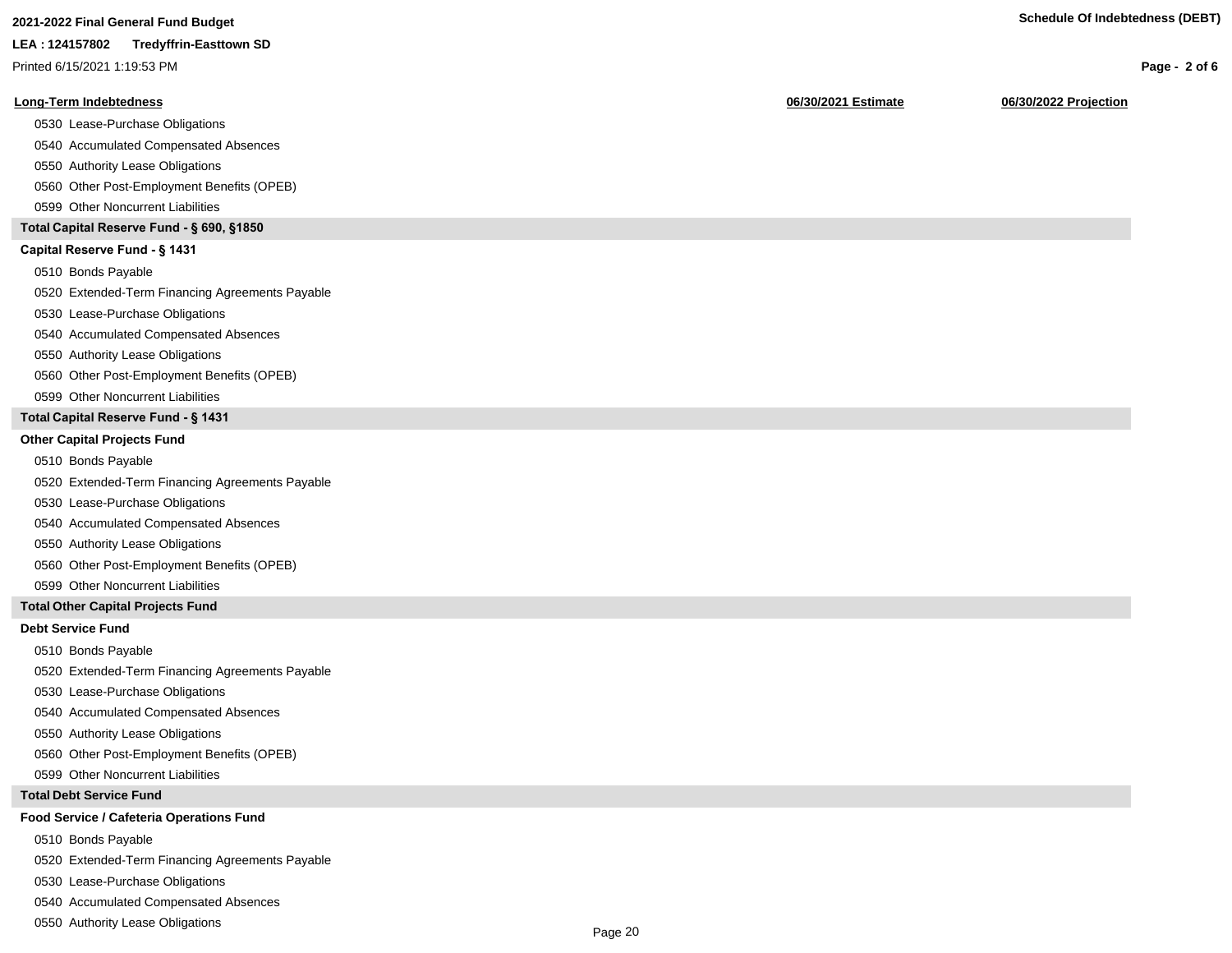Printed 6/15/2021 1:19:53 PM

#### **Long-Term Indebtedness 06/30/2021 Estimate 06/30/2022 Projection**

0560 Other Post-Employment Benefits (OPEB)

0599 Other Noncurrent Liabilities

#### **Total Food Service / Cafeteria Operations Fund**

#### **Child Care Operations Fund**

0510 Bonds Payable

0520 Extended-Term Financing Agreements Payable

- 0530 Lease-Purchase Obligations
- 0540 Accumulated Compensated Absences
- 0550 Authority Lease Obligations
- 0560 Other Post-Employment Benefits (OPEB)
- 0599 Other Noncurrent Liabilities

#### **Total Child Care Operations Fund**

#### **Other Enterprise Funds**

- 0510 Bonds Payable
- 0520 Extended-Term Financing Agreements Payable
- 0530 Lease-Purchase Obligations
- 0540 Accumulated Compensated Absences
- 0550 Authority Lease Obligations
- 0560 Other Post-Employment Benefits (OPEB)
- 0599 Other Noncurrent Liabilities

#### **Total Other Enterprise Funds**

#### **Internal Service Fund**

- 0510 Bonds Payable
- 0520 Extended-Term Financing Agreements Payable
- 0530 Lease-Purchase Obligations
- 0540 Accumulated Compensated Absences
- 0550 Authority Lease Obligations
- 0560 Other Post-Employment Benefits (OPEB)
- 0599 Other Noncurrent Liabilities

#### **Total Internal Service Fund**

#### **Private Purpose Trust Fund**

- 0510 Bonds Payable
- 0520 Extended-Term Financing Agreements Payable
- 0530 Lease-Purchase Obligations
- 0540 Accumulated Compensated Absences
- 0550 Authority Lease Obligations
- 0560 Other Post-Employment Benefits (OPEB)
- 0599 Other Noncurrent Liabilities

#### **Total Private Purpose Trust Fund**

Page 21

#### **Page - 3 of 6**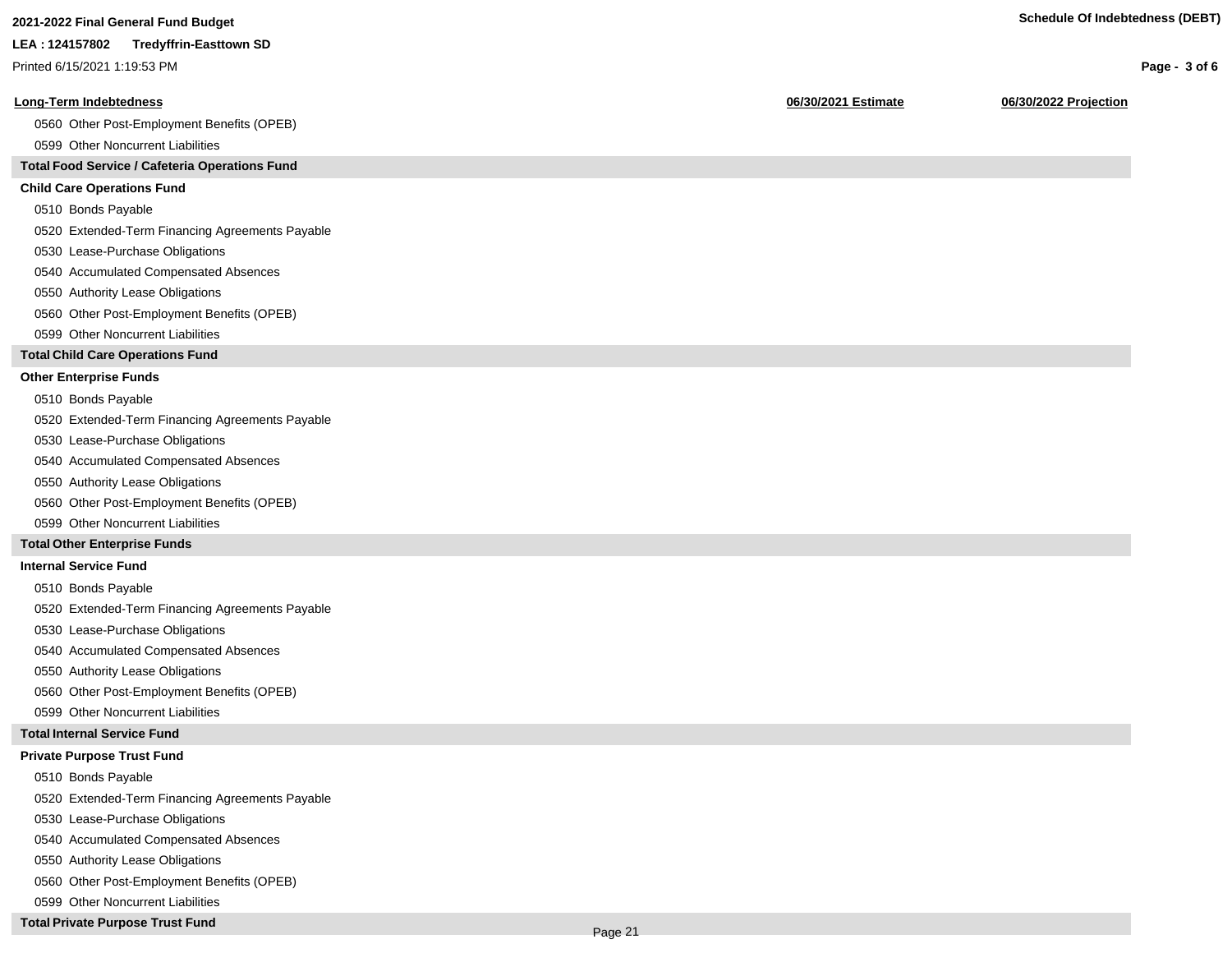Printed 6/15/2021 1:19:53 PM

#### **Long-Term Indebtedness 06/30/2021 Estimate 06/30/2022 Projection**

#### **Investment Trust Fund**

- 0510 Bonds Payable
- 0520 Extended-Term Financing Agreements Payable
- 0530 Lease-Purchase Obligations
- 0540 Accumulated Compensated Absences
- 0550 Authority Lease Obligations
- 0560 Other Post-Employment Benefits (OPEB)
- 0599 Other Noncurrent Liabilities

#### **Total Investment Trust Fund**

#### **Pension Trust Fund**

#### 0510 Bonds Payable

- 0520 Extended-Term Financing Agreements Payable
- 0530 Lease-Purchase Obligations
- 0540 Accumulated Compensated Absences
- 0550 Authority Lease Obligations
- 0560 Other Post-Employment Benefits (OPEB)
- 0599 Other Noncurrent Liabilities

#### **Total Pension Trust Fund**

#### **Activity Fund**

- 0510 Bonds Payable
- 0520 Extended-Term Financing Agreements Payable
- 0530 Lease-Purchase Obligations
- 0540 Accumulated Compensated Absences
- 0550 Authority Lease Obligations
- 0560 Other Post-Employment Benefits (OPEB)
- 0599 Other Noncurrent Liabilities

#### **Total Activity Fund**

#### **Other Agency Fund**

- 0510 Bonds Payable
- 0520 Extended-Term Financing Agreements Payable
- 0530 Lease-Purchase Obligations
- 0540 Accumulated Compensated Absences
- 0550 Authority Lease Obligations
- 0560 Other Post-Employment Benefits (OPEB)
- 0599 Other Noncurrent Liabilities

#### **Total Other Agency Fund**

#### **Permanent Fund**

- 0510 Bonds Payable
- 0520 Extended-Term Financing Agreements Payable

#### **Page - 4 of 6**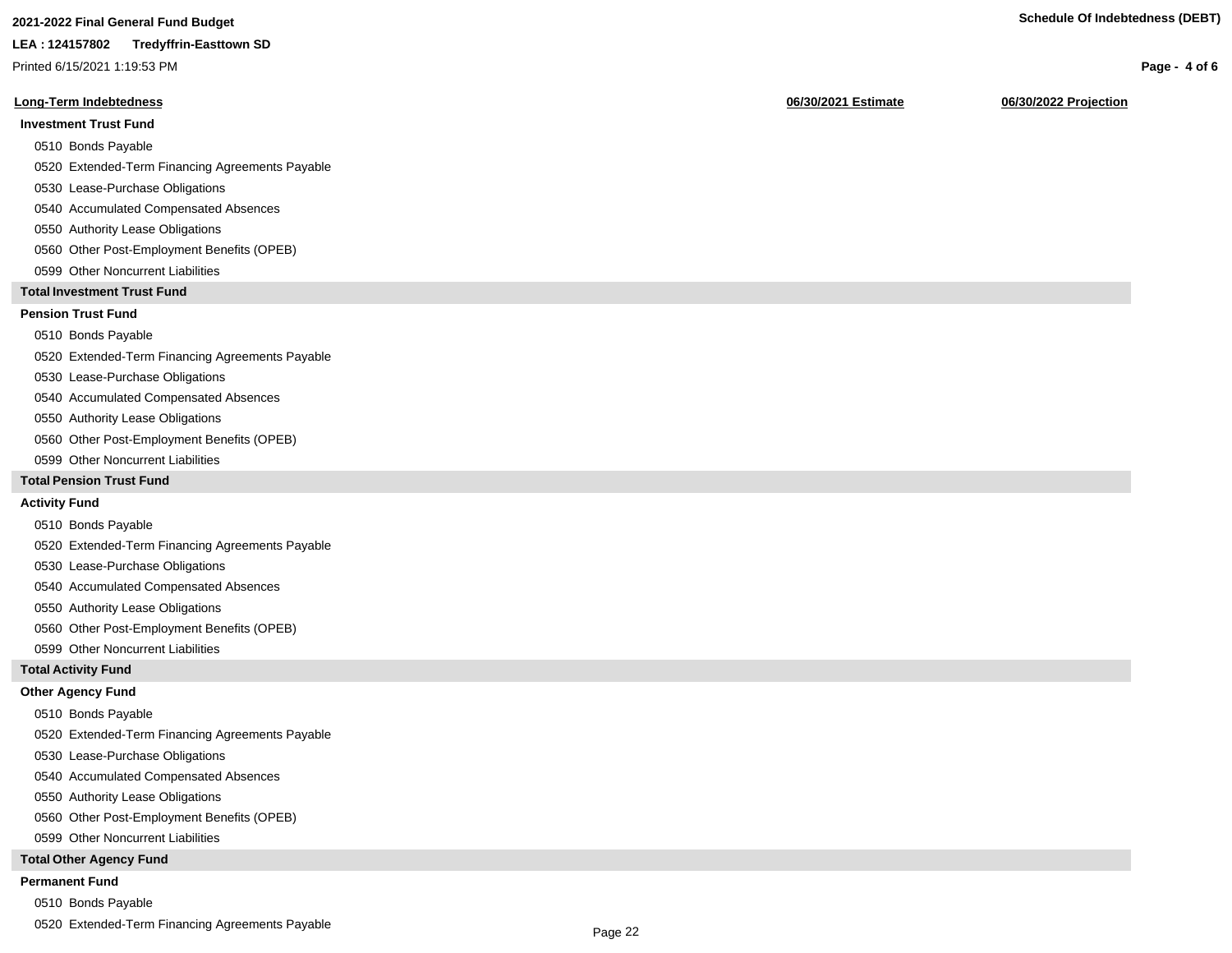| 2021-2022 Final General Fund Budget             |                     | <b>Schedule Of Indebtedness (DEBT)</b> |
|-------------------------------------------------|---------------------|----------------------------------------|
| <b>Tredyffrin-Easttown SD</b><br>LEA: 124157802 |                     |                                        |
| Printed 6/15/2021 1:19:53 PM                    |                     | Page - $5$ of 6                        |
| <b>Long-Term Indebtedness</b>                   | 06/30/2021 Estimate | 06/30/2022 Projection                  |
| 0530 Lease-Purchase Obligations                 |                     |                                        |
| 0540 Accumulated Compensated Absences           |                     |                                        |
| 0550 Authority Lease Obligations                |                     |                                        |
| 0560 Other Post-Employment Benefits (OPEB)      |                     |                                        |
| 0599 Other Noncurrent Liabilities               |                     |                                        |
| <b>Total Permanent Fund</b>                     |                     |                                        |
| <b>Total Long-Term Indebtedness</b>             | \$93,939,936        | \$90,064,936                           |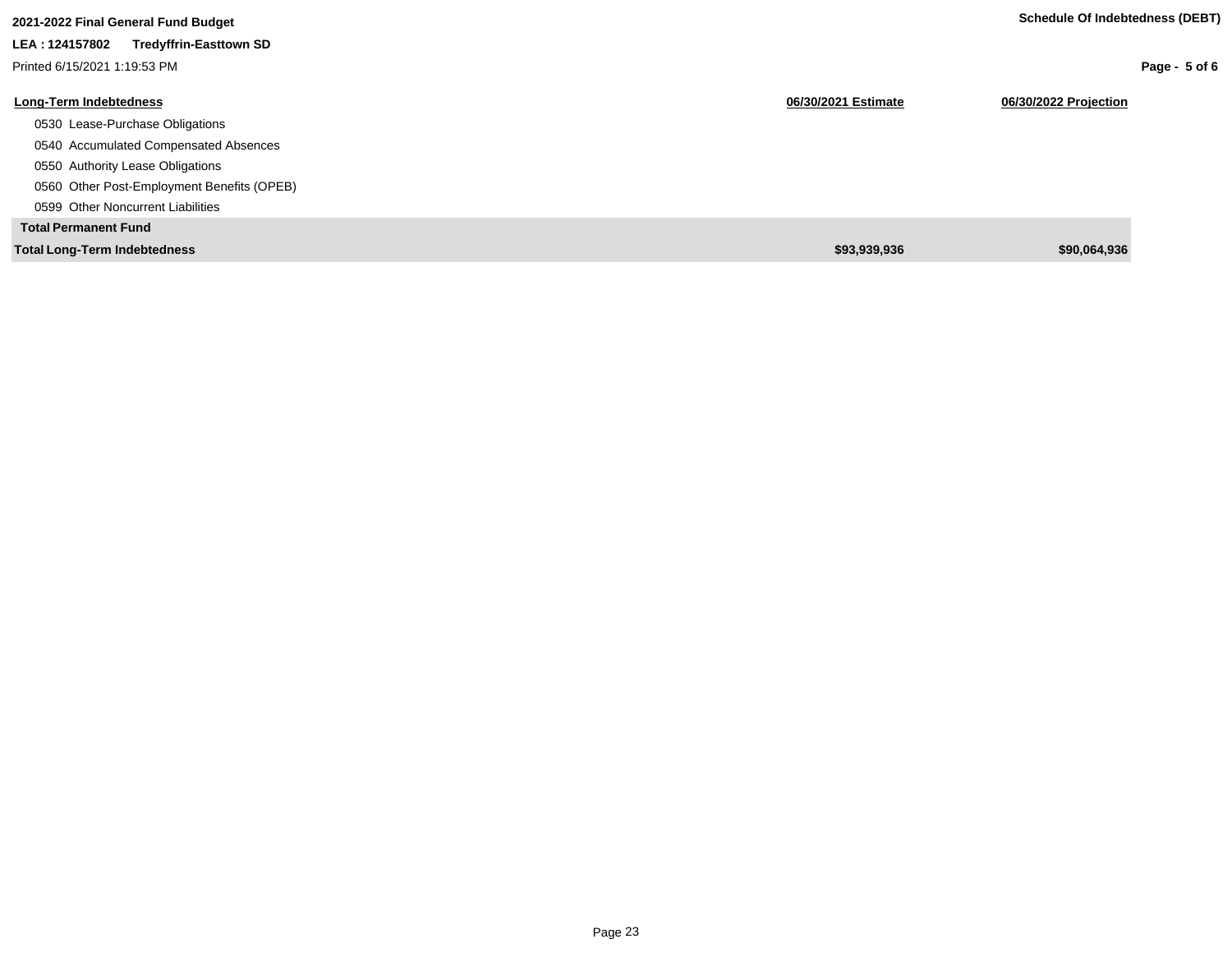**Page - 6 of 6**

## **2021-2022 Final General Fund Budget Schedule Of Indebtedness (DEBT)**

### **LEA : 124157802 Tredyffrin-Easttown SD**

Printed 6/15/2021 1:19:53 PM

**Short-Term Payables 06/30/2021 Estimate 06/30/2022 Projection**

| <b>General Fund</b>                                          |              |              |
|--------------------------------------------------------------|--------------|--------------|
| Public Purpose (Expendable) Trust Fund                       |              |              |
| Other Comptroller-Approved Special Revenue Funds             |              |              |
| Athletic / School-Sponsored Extra Curricular Activities Fund |              |              |
| Capital Reserve Fund - § 690, §1850                          |              |              |
| Capital Reserve Fund - § 1431                                |              |              |
| Other Capital Projects Fund                                  |              |              |
| Debt Service Fund                                            |              |              |
| Food Service / Cafeteria Operations Fund                     |              |              |
| Child Care Operations Fund                                   |              |              |
| Other Enterprise Funds                                       |              |              |
| Internal Service Fund                                        |              |              |
| Private Purpose Trust Fund                                   |              |              |
| <b>Investment Trust Fund</b>                                 |              |              |
| Pension Trust Fund                                           |              |              |
| <b>Activity Fund</b>                                         |              |              |
| Other Agency Fund                                            |              |              |
| Permanent Fund                                               |              |              |
| <b>Total Short-Term Payables</b>                             |              |              |
|                                                              |              |              |
| <b>TOTAL INDEBTEDNESS</b>                                    | \$93,939,936 | \$90,064,936 |